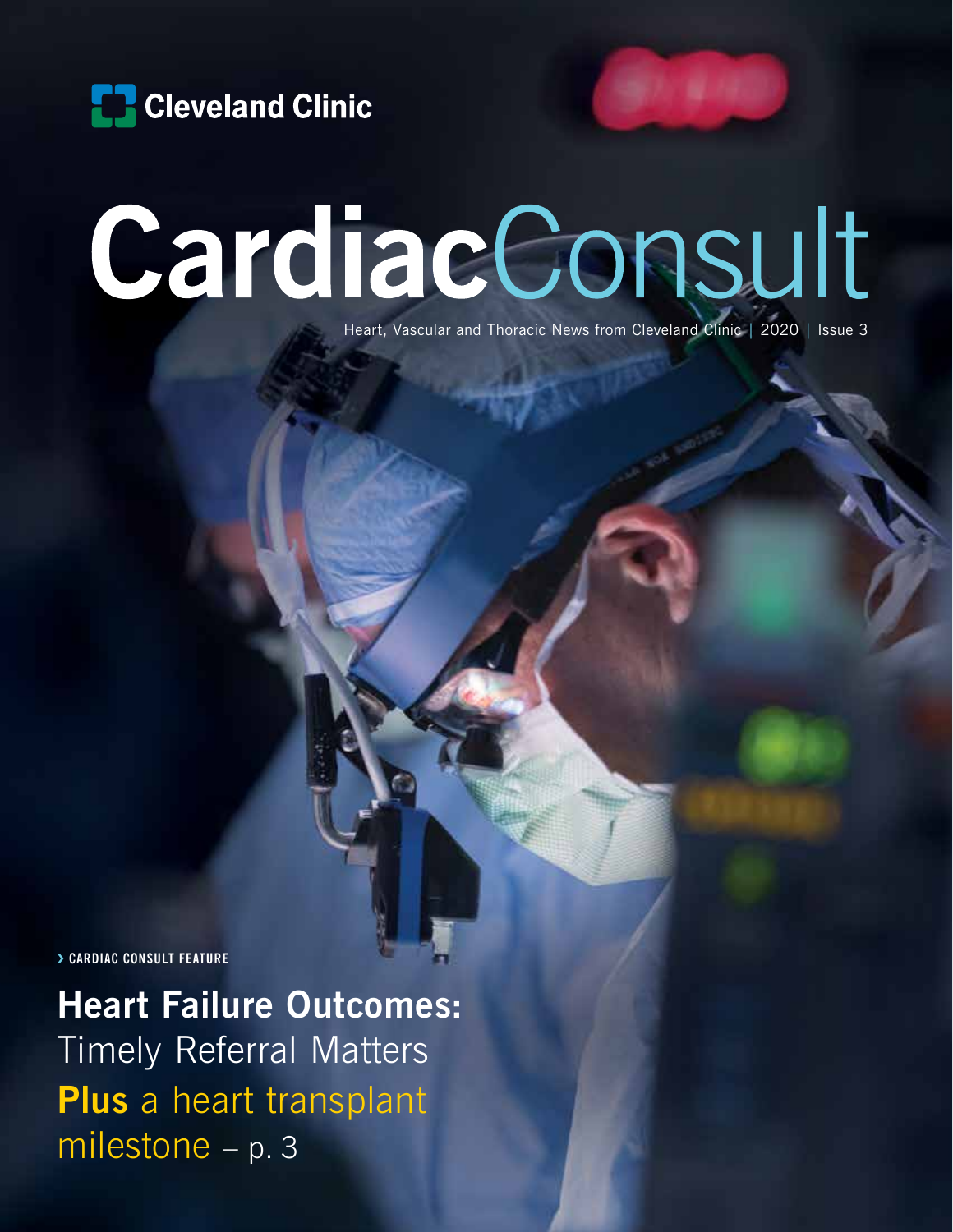#### Dear Colleagues,

When I learned this summer that Cleveland Clinic had been recognized as the nation's No. 1 cardiology and heart surgery program by *U.S. News & World Report* for the 26th straight year, it made me think of the ubiquitous "26.2" bumper stickers on the cars of marathon runners.

The association is an apt one, as the qualities that go into marathon success are many of the same ones behind excellence in clinical care and research — training, dedication and perseverance.

I am honored beyond measure to lead the team of caregivers and researchers in our Heart, Vascular & Thoracic Institute who have now been recognized for "going the distance" for our patients in an unsurpassed manner for 26 years strong.

The marathon metaphor applies just as well to our cover story on timely referral for heart transplant or LVAD placement for patients with advanced heart failure. The guidance in that article aligns with insights we've gleaned from performing more than 2,000 heart transplants over 36 years, with our 2,000th heart transplant completed in August of this year. Coincidentally, we also completed our 2,000th lung transplant a month earlier. Those are marathon efforts indeed.

We thank you, our clinical and research partners around the nation, for your abiding confidence and collaboration over the past 26 years. We remain committed to the training, dedication and perseverance that have taken us this far on our marathon journey. We promise to continue to bring those qualities to bear for complex cases you may entrust to us for consultation or referral.

Respectfully,

**Lars G. Svensson, MD, PhD** CHAIRMAN | Sydell and Arnold Miller Family Heart, Vascular & Thoracic Institute





*Cardiac Consult* is produced by Cleveland Clinic's Sydell and Arnold Miller Family Heart, Vascular & Thoracic Institute.

**Medical Editor**

Lars G. Svensson, MD, PhD Institute Chair svenssl@ccf.org

**Managing Editor** Glenn R. Campbell

**Art Director** Michael Viars

**Marketing** Jackie Riggle | Colleen Burke | Suzanne Anthony

#### **Photography & Illustrations**

Cleveland Clinic Center for Medical Art & Photography Russell Lee Photography

Cleveland Clinic was named a top U.S. hospital in *U.S. News & World Report*'s "Best Hospitals" rankings for 2020-21, as well as the No. 1 hospital in cardiology and heart surgery for the 26th consecutive year.

© 2020 The Cleveland Clinic Foundation

#### Stay Connected

- consultqd.clevelandclinic.org/cardiovascular
- clevelandclinic.org/cardiacconsult
- @CleClinicMD
- $\left| \mathbf{in} \right|$ clevelandclinic.org/heartlinkedin
- clevelandclinic.org/cardiacconsultpodcast

24/7 Referrals

855.REFER.123 | **clevelandclinic.org/heartreferrals**

Outcomes Online **clevelandclinic.org/hvtioutcomes**

Clinical Trials **clevelandclinic.org/clinicaltrials**

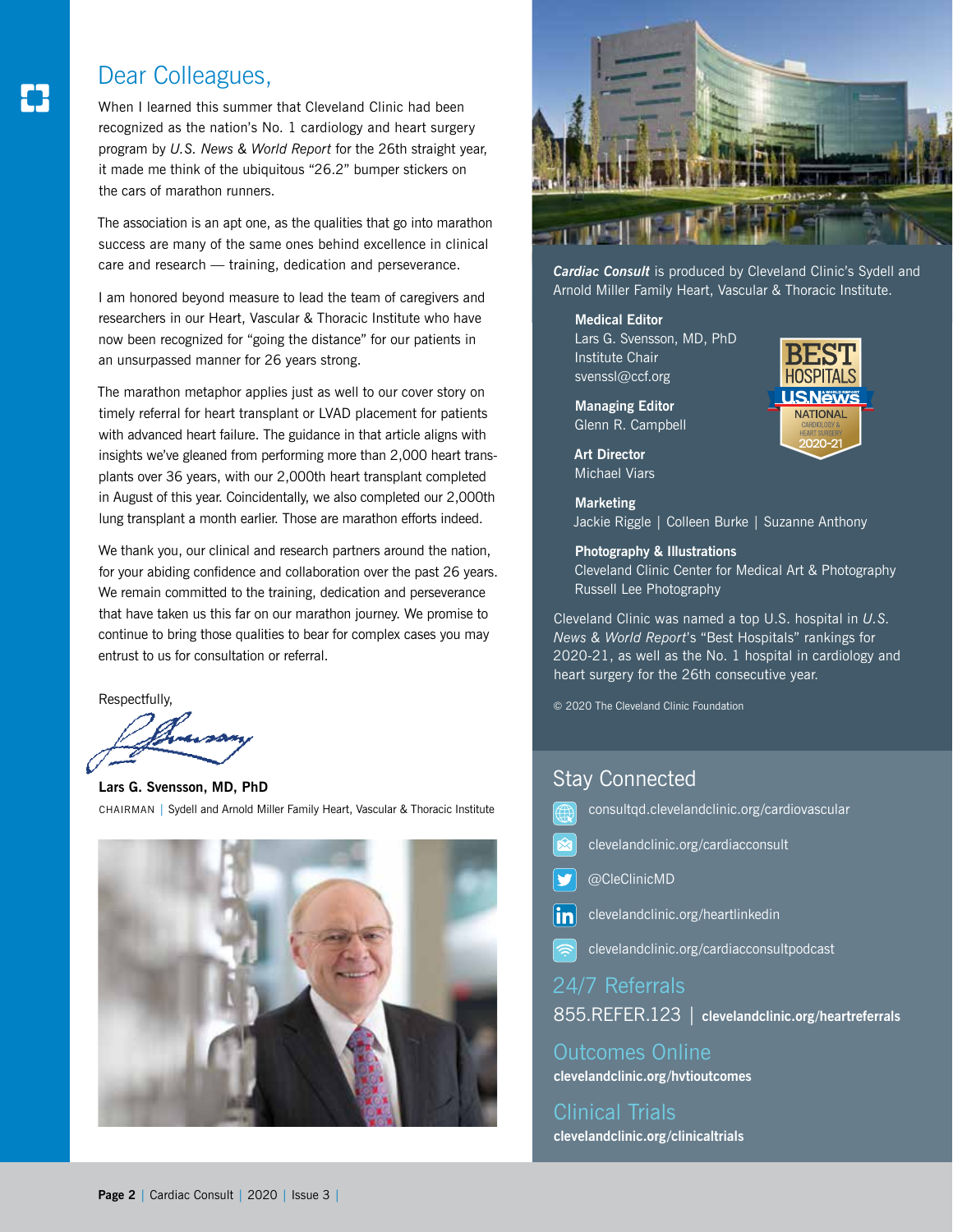# HEART FAILURE OUTCOMES: Why Timely Referral for Transplant or LVAD Placement Is Critical

#### NEW *JACC* DOCUMENT GIVES GUIDANCE ON EVALUATION FOR ADVANCED THERAPIES.

Prompt referral of patients with heart failure for evaluation for transplantation or a mechanical circulatory support (MCS) device is central to successful outcomes. That's the key takeaway from a recent *Journal of the American College of Cardiology* Council Perspectives document (*J Am Coll Cardiol.* 2020;75:1471-1487) designed to (1) provide guidance on when a patient should be referred to a heart failure MCS center and (2) review characteristics for prioritizing heart transplantation versus placement of a left ventricular assist device (LVAD).

"Referral for advanced therapy for heart failure is often delayed to the point that a patient is no longer a good candidate for either a transplant or an LVAD placement," says Cleveland Clinic heart failure cardiologist Randall C. Starling, MD, MPH, a co-author of the article. "A primary goal of this statement is to provide cardiologists and internists with a better decisionmaking strategy to improve referral time."

*Continued next page* ›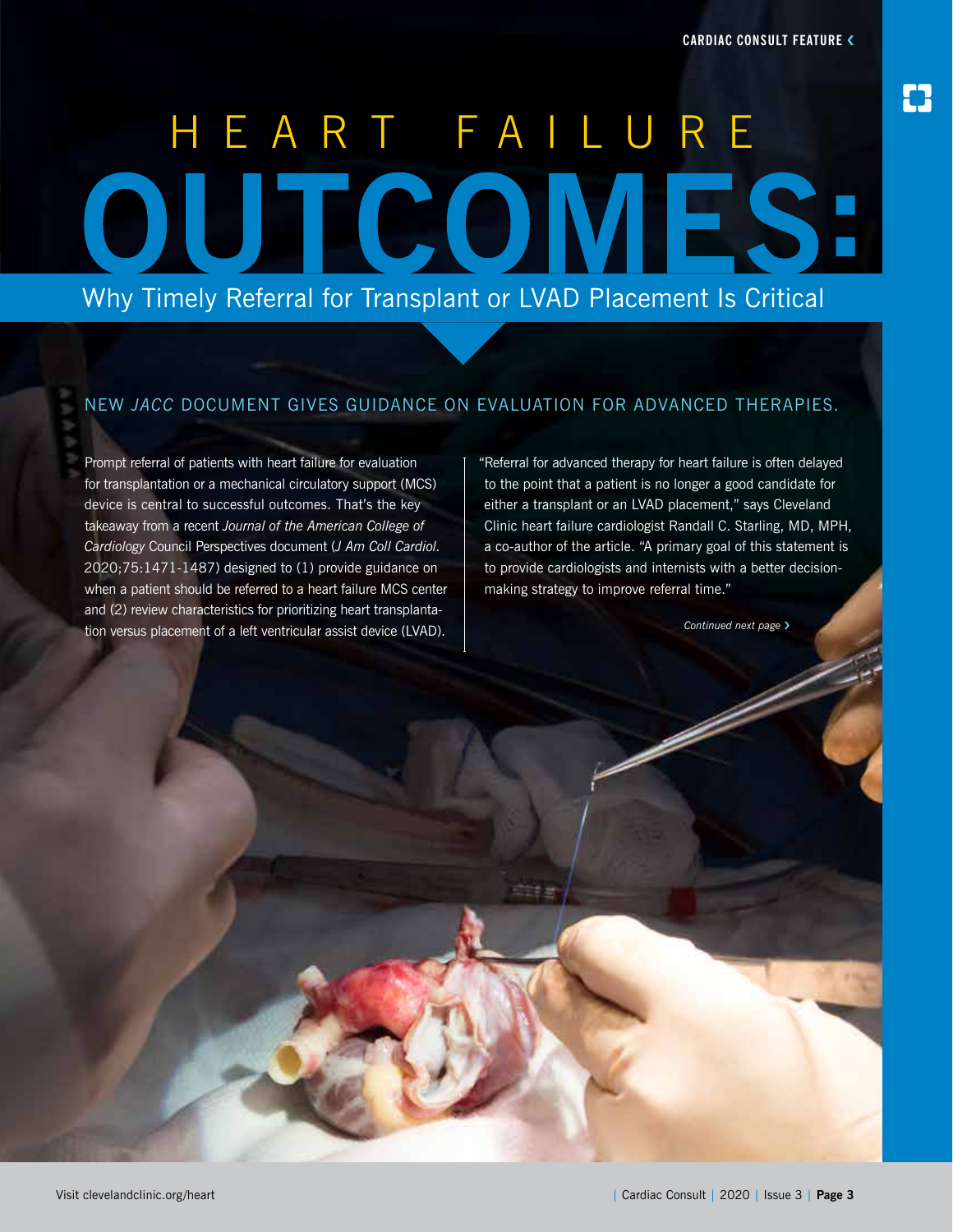#### **A three-step process to referral**

The article recommends structuring evaluation for referral around three overarching questions, as outlined below.

**1. Is transplantation or durable assist device placement indicated?** "All patients with features of low cardiac output syndrome should be considered for referral," advises Dr. Starling. "Early referral promotes ongoing evaluation and patient education. Most importantly, it helps ensure the opportunity to intervene before end-organ disease occurs."

"Since heart transplantation or LVAD placement is such a significant life event for patients, they may not always be mentally ready to take that step if they are presenting in heart failure and it's the first time they are hearing about the treatment options," notes Michael Tong, MD, MBA, Director of Cardiac Transplantation and Mechanical Circulatory Support at Cleveland Clinic. "Referring patients earlier and having a heart failure cardiologist co-manage a patient with their cardiologist or internist can help prepare patients and improve their understanding and acceptance of these advanced treatment options if and when the time comes."

While other guidance documents provide detailed indicators of the need for referral, the new document's authors recommend a simplified approach summarized by the mnemonic **I NEED HELP**. This stands for the following:

- **I**notrope requirements
- **N**ew York Heart Association functional class III or IV (or high natriuretic peptide levels)

n Cleveland Clinic ©2019

- **E**nd-organ dysfunction (worsening renal or liver dysfunction)
- **E**jection fraction < 25%
- **D**efibrillator shocks (recurrent)
- **H**ospitalizations (at least one for heart failure in past year)
- **E**dema or escalating diuretic needs
- **L**ow blood pressure (systolic < 90-100 mmHg)
- **P**rognostic medications (inability to up-titrate or need to reduce heart failure drugs)

Dr. Starling urges doctors to keep in mind that right-sided

heart failure — which is most often ultimately caused by left-sided failure — may disqualify a patient for an LVAD. "Persistent edema and increasing bilirubin levels — indicating right heart failure is developing — should prompt urgent referral," he warns.

"When right heart failure is first developing in the setting of left heart failure, there is still a window of opportunity when the right ventricle could recover if the left heart is supported," notes Dr. Tong. "If this window is missed, then the right heart undergoes irreversible remodeling, which can lead to renal and hepatic failure."

"A hospital admission for heart failure is a sentinel event," adds Edward Soltesz, MD, MPH, Surgical Director of Cleveland Clinic's Kaufman Center for Heart Failure Treatment and Recovery. "It should immediately raise a red flag for patients and providers. It is critical for caregivers to not minimize the severity and significance of this event and to work expeditiously to ensure

appropriate referral to a specialist in advanced heart failure."

**2. Are there contraindications to either intervention?** There is no straightforward agreed-upon answer to this question in the scientific community, Dr. Starling cautions. Hence, a view of the whole patient is in order.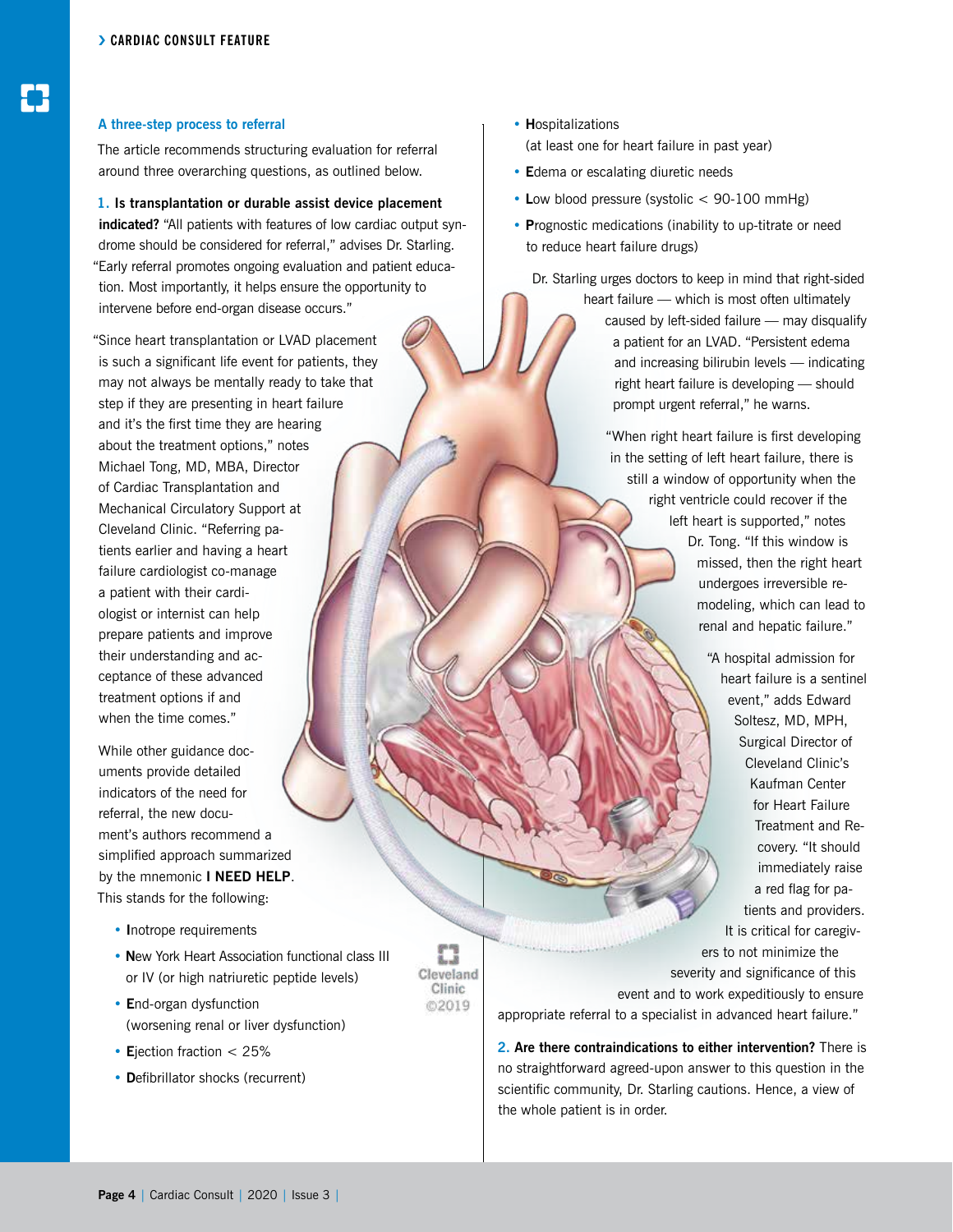## Insights Gleaned From **2,000** Heart Transplants

Recommendations from the new *JACC* Council Perspectives document (see main story) are well aligned with Cleveland Clinic's management practices for patients with advanced heart failure. That's due in no small part to Cleveland Clinic's deep experience in heart failure care, reflected in a major milestone in 2020: In August, Cleveland Clinic performed its 2,000th heart transplant to date — one of the highest cumulative volumes in the world. (Coincidentally, this feat comes on the heels of Cleveland Clinic's 2,000th lung transplant case, which took place in early July.)

Since Cleveland Clinic's formal heart transplant program was launched in 1984, patients of all types have benefited. That includes both old and young (the program performed its first successful pediatric heart transplant in 1985) and those requiring complex combined heart-lung, heart-kidney and heart-liver transplants.

The program's quality is validated by patient and graft survival rates that consistently exceed both national norms and expected rates (see data callouts below).

All potential transplant candidates benefit from the transplant program's integration with Cleveland Clinic's Kaufman Center for Heart Failure Treatment and Recovery to ensure a comprehensive and multidisciplinary approach to their care.

In many cases that includes consideration of placement of an LVAD or another MCS device. The Cleveland Clinic team has been implanting LVADs for three decades — with 101 placed in 2019 — and has participated in all major clinical trials of LVADs to date.

"Since the inception of our advanced heart failure program, Cleveland Clinic has been at the forefront of innovation, research and education while delivering untouchable quality and outcomes that are among the best in the world," says Michael Tong, MD, MBA, Director of Cardiac Transplantation and Mechanical Circulatory Support. "Every patient deserves a second chance to live their life to the fullest. We help give patients that chance every day."

"The success of our advanced heart failure program is best defined by excellent quality coupled with expedited access," adds Jerry Estep, MD, Section Head of Heart Failure and Transplantation. "We work as a team to evaluate patients to determine whether their condition has progressed to endstage heart failure. This is a diagnosis we do not take lightly, given its poor prognosis. Most important, we decide the best next steps, which include consideration for a heart or heart/ multiorgan transplant or a durable LVAD to improve quality of life and survival. Key to our process is working together with patients to make the best decision by balancing risks and expected outcomes with patient preferences and values."

#### **Heart Transplantation at Cleveland Clinic: Numbers of Note**

|                                                                                 | 1968 Year of first heart transplant                               |
|---------------------------------------------------------------------------------|-------------------------------------------------------------------|
| 1984                                                                            | Year that formal heart transplant program was launched            |
| 94.6%                                                                           | 1-year patient survival, vs. 91.3% national benchmark             |
| 87.0%                                                                           | 3-year patient survival, vs. 84.7% national benchmark             |
| 35%                                                                             | lower 1-year risk of graft failure relative to national benchmark |
| <b>13%</b>                                                                      | lower 3-year risk of graft failure relative to national benchmark |
| (Source: Scientific Registry of Transplant Recipients program report of 1/7/20) |                                                                   |

*Continued next page* ›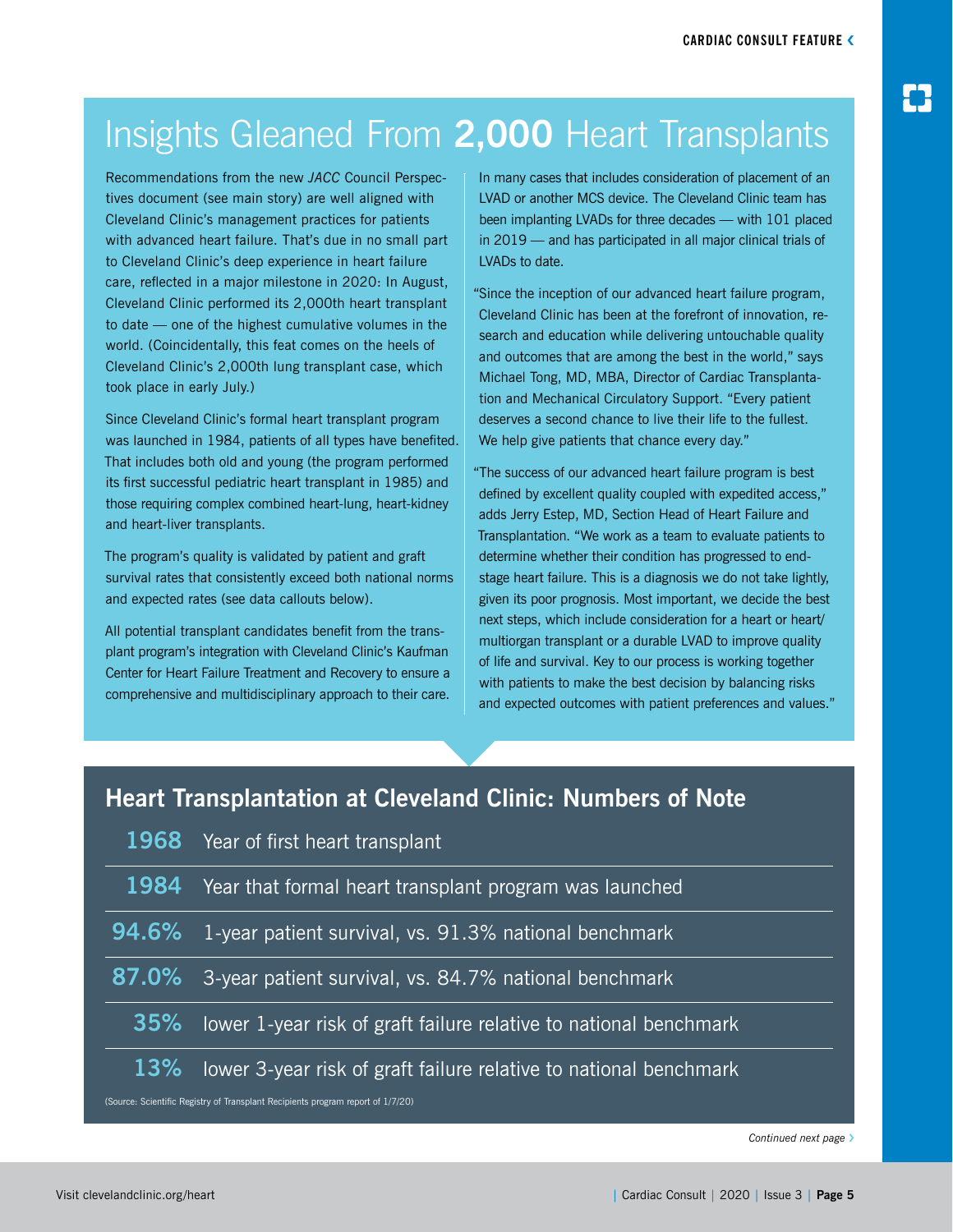"All patients with features of low cardiac output syndrome should be considered for referral. Early referral promotes ongoing evaluation and patient education. Most importantly, it helps ensure the opportunity to intervene before end-organ disease occurs."

– Randall C. Starling, MD, MPH

Poor outcomes tend to be seen in patients with malnutrition (either cachexia or obesity), frailty, pulmonary hypertension with right ventricular failure, or systemic diseases associated with poor survival. Age greater than 70, a malignancy within five years and irreversible renal dysfunction are often considered potential barriers specifically for transplantation and require careful discussion by the heart failure care team.

"As treatment options and devices have improved over the years, many more patients are being offered treatment who would not have been considered good candidates before,"

says Dr. Tong. "Patients who may not be good candidates or have not met criteria for heart transplantation can still be good candidates for an LVAD."

**3. Transplantation vs. LVAD: How to choose?** Although heart transplant has the best record for reducing mortality and improving quality of life for patients with end-stage heart failure, the number of available organs remains a limiting factor. Fortunately, LVADs are a proven therapy that can dramatically improve survival and quality of life, and LVAD technology is continually improving, Dr. Starling notes. Evidence indicates

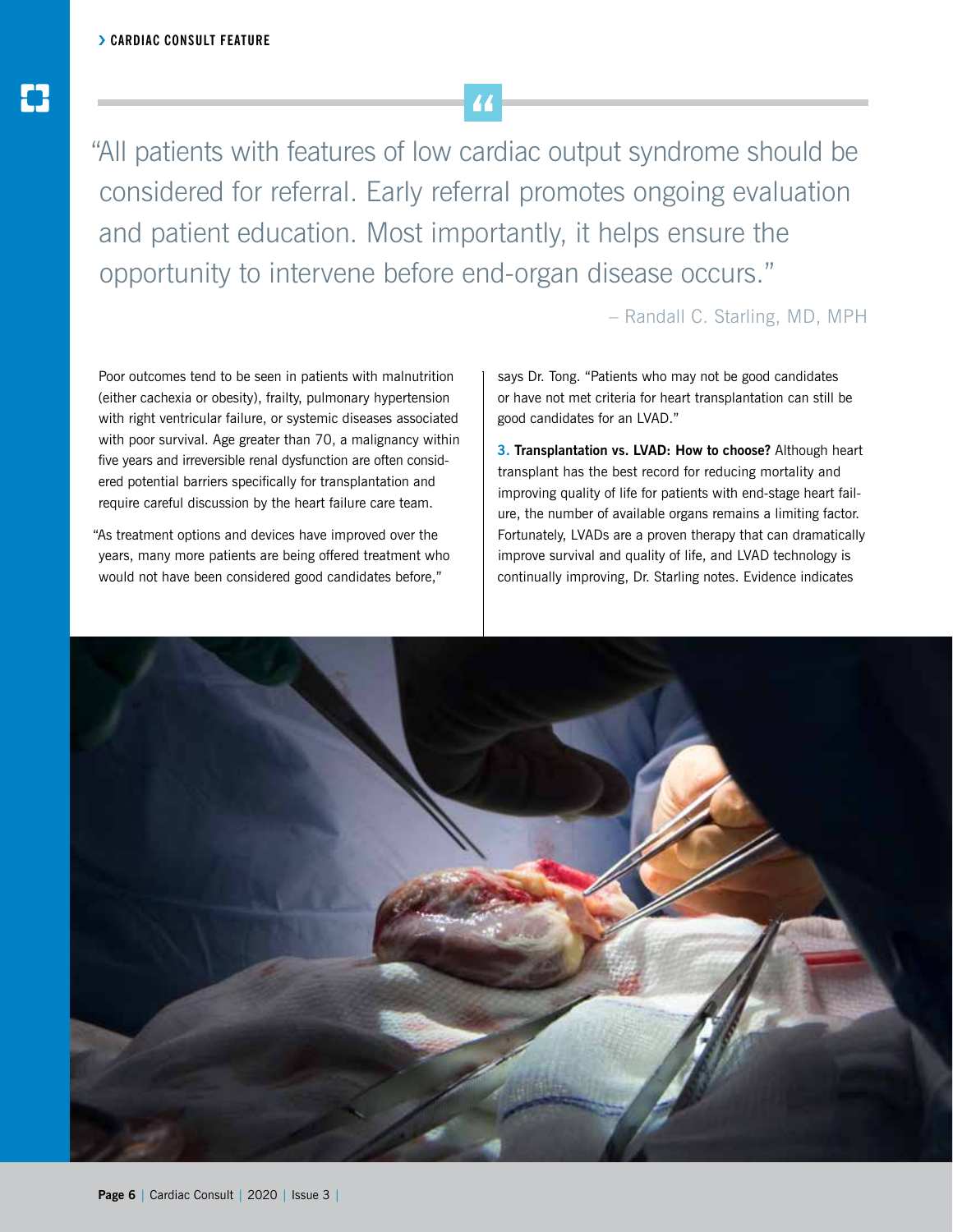that two-year survival rates are now similar between the two options, although definitive long-term comparisons have yet to be conducted.

Choosing the best option can be a complex process that typically benefits from multidisciplinary heart failure team input. The authors advocate a strategy based on the following principles:

- For patients eligible for transplant but not LVAD placement, list for transplantation with no intention of LVAD implant. Biventricular or right ventricular failure favors the transplant option, as does intractable ventricular tachycardia.
- For patients eligible for both, list for transplantation but proceed to LVAD placement if the patient is unstable or has evidence of impending end-organ damage.
- For patients eligible for LVAD placement but not transplantation, implant a long-term LVAD. If the patient may be eligible for transplantation in the future, periodically reevaluate for this option.

"Keep in mind that this is a rapidly evolving field, and new rules and discoveries may change the outlook for patients over their lifetime," comments Dr. Starling.

"The key to success is early referral to a multidisciplinary heart failure team to map out a strategy for patients on an individual basis," adds Dr. Soltesz. "We want to intervene before the heart failure affects other organs and becomes irreversible."

#### **Implications of organ allocation changes**

The article also discusses implications of changes from the new organ allocation system adopted in October 2018, and it is the first document of its kind since then. Under the changes, listing allocation is essentially based on a tiered hierarchy from very ill hospitalized candidates to less ill outpatients awaiting transplantation.

"The changes were designed to address inequities in organ allocation and reduce the need for listing priority exception requests," says Dr. Starling. In the previous system, he explains, certain populations were at a disadvantage, prompting abundant exception requests.

Historically, the use of MCS as a bridge to transplantation increased substantially over the years, which the old system was ill-equipped to address. Geographic distribution alterations were also made with the new system. "It remains to be seen exactly how the new system will play out," Dr. Starling concludes. ■

**Contact Dr. Starling at 216.444.2268, Dr. Tong at 216.445.0807, Dr. Soltesz at 216.444.5680 and Dr. Estep at 216.444.7646.**

"Since heart transplantation or LVAD placement is such a significant life event for patients, they may not always be mentally ready to take that step if they are presenting in heart failure and it's the first time they are hearing about the treatment options."

– Michael Tong, MD, MBA

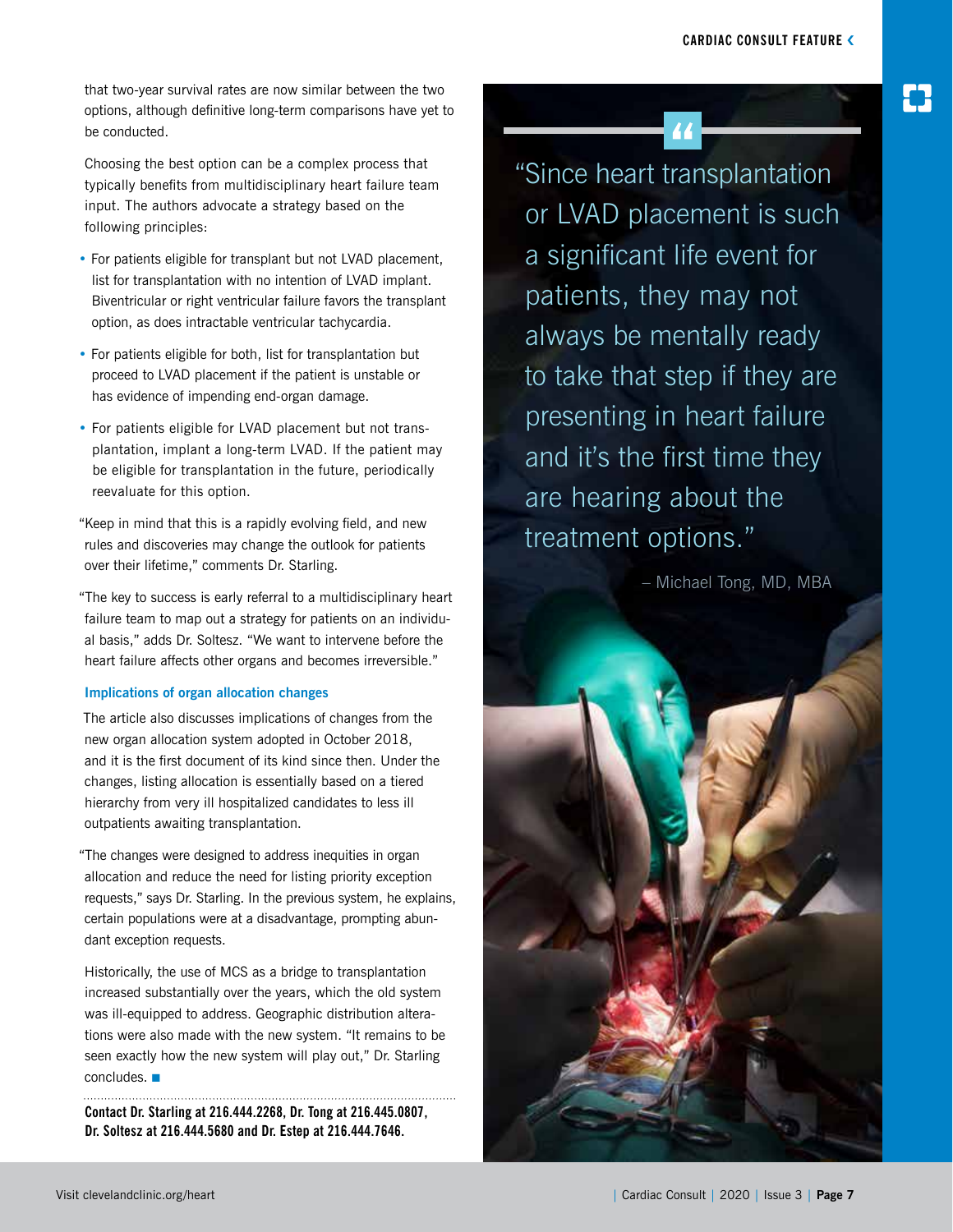# Reigniting Clinical Research in the Wake of a Pandemic

Cleveland Clinic's Miller Family Heart, Vascular & Thoracic Institute (HVTI) was actively recruiting patients for at least 75 clinical trials when COVID-19 arrived in the U.S. Institution-wide changes made to protect patients, clinicians and research staff from unnecessary risk triggered a cascade of events impacting every aspect of clinical trial operations. Most trials came to a halt while physicians and research administrators identified obstacles and implemented solutions that would allow studies to resume as quickly as possible.

"We had to find ways to maintain the integrity of our clinical research program and jump-start the trials, which was a challenge in the setting of so many restrictions," says Samir Kapadia, MD, Chair of Cardiovascular Medicine at Cleveland Clinic.

#### **Initial challenges and responses**

On March 18, Cleveland Clinic halted nonessential procedures and nonurgent outpatient appointments. This meant the lion's share of clinical trial participants could no longer be seen in person. Clinical research staff were faced with developing alternative methods for screening, consenting, treating and evaluating hundreds of patients.

"We went from in-person to virtual visits overnight," says Denise Kosty Sweeney, MSN, RN, Research Administrator for HVTI. "It was a challenge figuring out how to consent patients virtually and teach them how to use the technology."

Virtual visits were sufficient for evaluating some clinical trial participants, but not all. To gather requisite data that could not be obtained virtually, Cleveland Clinic enlisted clinicians to visit patients' homes, where they conducted physical exams and echocardiograms and obtained blood for lab testing.

Distribution of study drugs was a major hurdle. Medications could be delivered to in-state patients via Cleveland Clinic's pharmacy services, but arrangements had to be made for study sponsors to ship medications to participants outside Ohio.

In mid-April, sponsors formally suspended some 60% of cardiovascular trials that Cleveland Clinic was involved in. "At this point, we went through our studies and identified the ones that could continue," says Kosty Sweeney. These included studies providing new treatment options for patients undergoing essential procedures, including aortic valve replacement and nonelective stenting.

#### **Scaling solutions for multicenter studies**

While protocols to accommodate Cleveland Clinic patients were being revised, adjusting multisite national and international trials posed a different set of problems for the Cleveland Clinic Coordinating Center for Clinical Research (C5Research). As one of the nation's leading academic research organizations in the cardiovascular field, C5Research designs, plans and manages large multicenter trials.

Sites were impacted by COVID-19 to varying degrees, according to C5Research Director A. Michael Lincoff, MD. "The national site coordinators within each country have been reaching out to struggling sites to help with local pandemic-related issues," says Dr. Lincoff, who also serves as Vice Chair for Clinical Research in Cleveland Clinic's Department of Cardiovascular Medicine. "We arrange for them to have regular discussions with trial sponsors about how to overcome these issues."

For clinical trials still in the early stage, virtual meetings with site coordinators and staff were substituted for in-person visits. However, the virtual platforms adequate for small group discussions proved problematic for large meetings. "We had to find a new platform that provided high-quality video and audio, could accommodate large meetings and had good connectivity with overseas sites," explains Ruth Cannata, BSN, RN, Director of Operations for C5Research.

#### **A staged resumption**

While changes in protocol were designed to keep as many clinical trials as possible on track, the ultimate goal was to return to normal operations when Cleveland Clinic resumed elective procedures and nonurgent outpatient visits. For the sake of patient safety, this was undertaken in stages.

"We analyzed our trials to see what it would take to minimize patient exposure to COVID-19, and we decided to start with low-risk studies," explains Dr. Kapadia. "These involve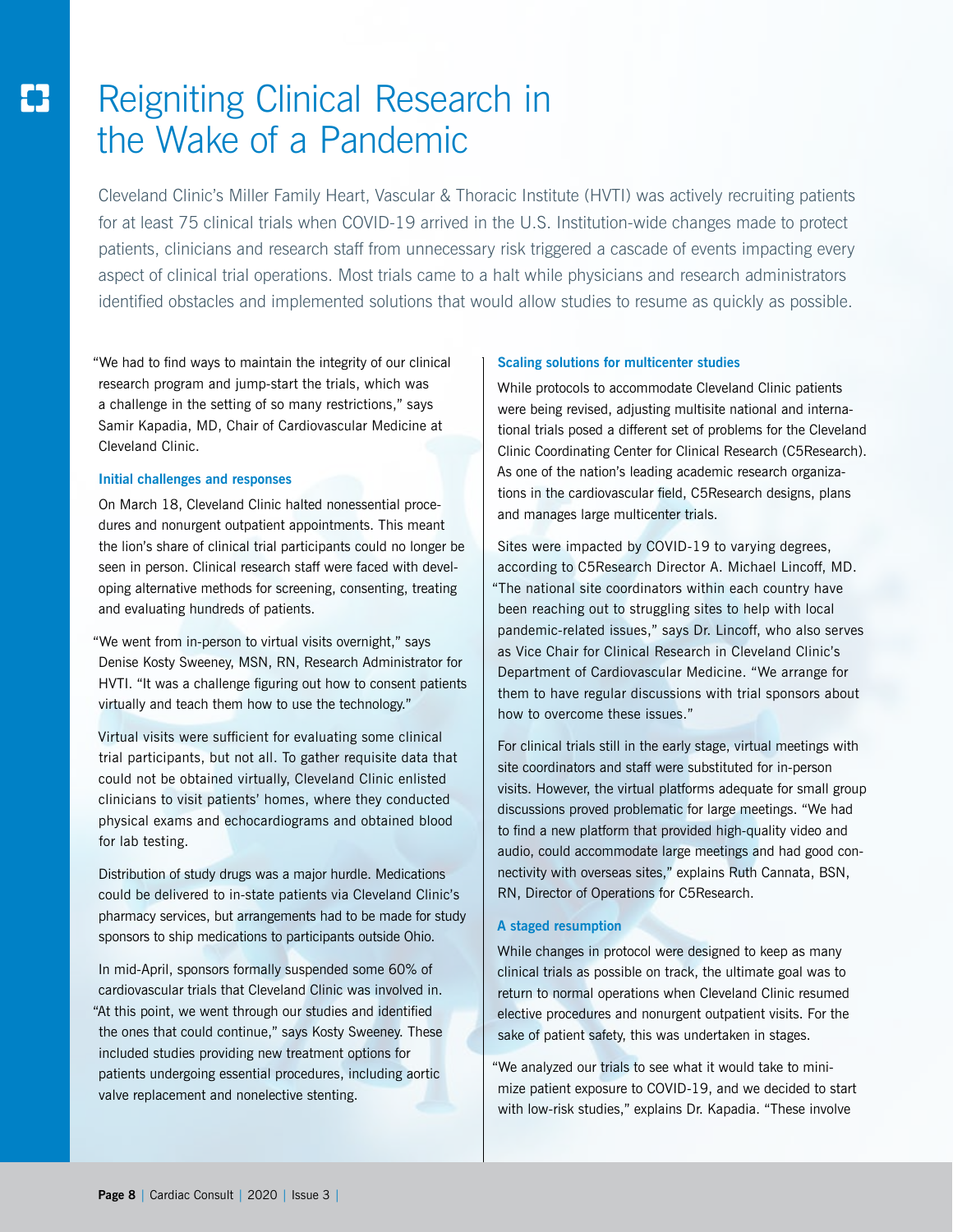"There is tremendous potential for missing and distorted data. Patients who die because they are afraid to go to the hospital may be lost to follow-up, or the cause of death may end up being unobtainable." – A. Michael Lincoff, MD

patients who don't need to travel or undergo any testing other than what is considered standard of care." These low-risk trials resumed in early June.

In mid-June, trial-related visits resumed for study participants who were undergoing testing solely for research, not as part of routine care. As of mid-July, healthy individuals could be enrolled as control subjects in a trial if they were present at a Cleveland Clinic facility for other reasons (e.g., as a Cleveland Clinic employee, a student or a family member accompanying a patient).

Resuming multicenter trials administered through C5Research has been more complex. "We are modifying protocols as necessary, reactivating sites globally and enrolling new sites as they are permitted," says Dr. Lincoff.

#### **Ensuring data integrity**

As clinical trial activity ratchets up under new conditions, one overarching concern remains: How will outcomes and data interpretation be affected?

"There is tremendous potential for missing and distorted data," Dr. Lincoff cautions. "Patients who die because they are afraid to go to the hospital may be lost to follow-up, or the cause of death may end up being unobtainable. For instance, if a patient died of COVID-19 and had elevated troponin levels, can we know whether or not they had a myocardial infarction?"

"Losing patients to follow-up would have a huge impact on the credibility of a study and the interpretation of data," adds Dr. Kapadia. "This is why our investigators pursue every contact and every avenue to achieve 100% follow-up."

That aggressive approach is paying off. During the pandemic, C5Research wrapped up the 13,000-patient international STRENGTH trial in patients with mixed dyslipidemia, obtaining vital statistics in 99.8% of participants and follow-up in 96.6%.

"I'm proud of what we were able to achieve," says HVTI Chief Academic Officer Steven Nissen, MD, who served as study chairman for the STRENGTH trial.

#### **A strong shift toward COVID-19 research**

Reduced patient activity during the early weeks of the pandemic had one silver lining: It gave HVTI staff more time to do research. When Cleveland Clinic's institutional review board (IRB) announced it would prioritize research projects related to COVID-19, ideas poured in at an unprecedented rate.

"The Office of Sponsored Research said, 'Get the trials done. We'll worry about funding later,'" notes Dr. Lincoff.

As a result, 42 COVID-19-related studies by HVTI staff have been added since March, including five prospective interventional trials.

#### **Some changes are likely to endure**

Despite the stress of reorganizing trial processes overnight, some of the changes instituted during the pandemic have improved the way clinical trials are run. "Like everyone else, we had some processes that were outdated, but there was inertia against change because clinical trials are so highly regulated," Dr. Lincoff says. "COVID-19 forced us to make changes with the blessing and encouragement of the FDA."

For instance, virtual visits are likely to be retained for clinical trial participants. "They make better use of physicians' and coordinators' time," Dr. Lincoff says. "Patients don't have to travel, and it's easier to keep them engaged. Interactions between sponsors and sites are more efficient as well."

While there is no lack of enthusiasm for research in Cleveland Clinic's HVTI, the IRB has gone to great lengths to keep up. Before any trial can resume, an application to restart must be submitted and reviewed. This has required committee members and staff of the IRB to meet two or three times a week.

"Every week we evaluate more trials," says Dr. Kapadia. "We're fired up about getting them resumed and initiating new ones." ■

**Contact Dr. Kapadia at 216.444.6735, Dr. Lincoff at 216.444.2367 and Dr. Nissen at 216.445.6852.**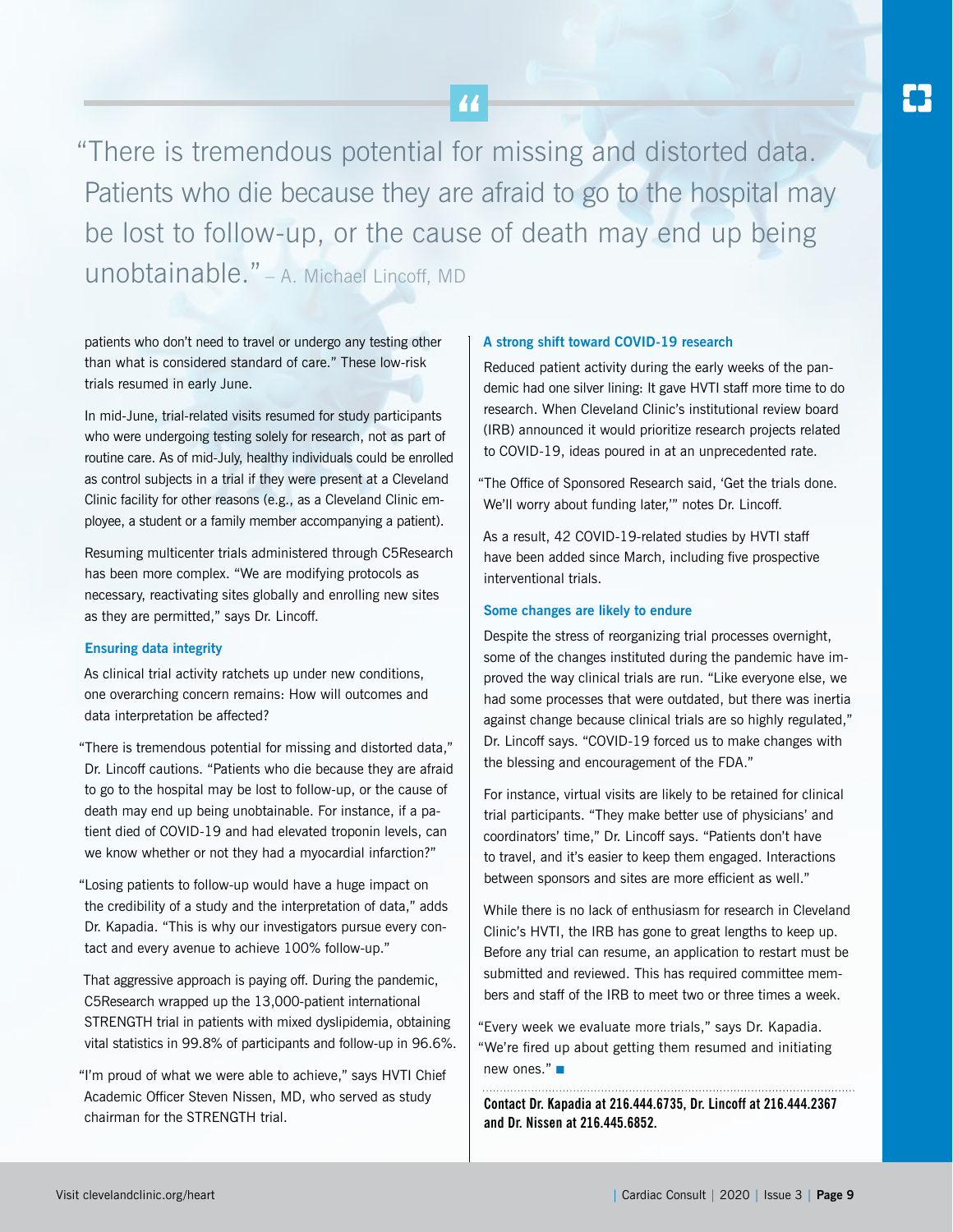# SAVR in the TAVR Era: Should 'Low Surgical Risk' Be Redefined?

**Cleveland Clinic review finds an STS-PROM score < 4% overestimates adverse outcomes.**

Relying on the Society of Thoracic Surgeons Predicted Risk of Mortality (STS-PROM) score to determine surgical aortic valve replacement (SAVR) candidacy may deny many patients safe surgery, as the lowrisk score (< 4%) overestimates risk. That's the conclusion of a Cleveland Clinic review of isolated SAVR procedures that found rates of mortality, permanent stroke, extended hospital stays and other adverse measures to be lower than expected from the STS-PROM model.

The research was reported as a plenary presentation at the virtual 2020 annual meeting of the American Association for Thoracic Surgery, held May 22-23.

"Our data support early surgery and provide a benchmark for comparing real-world transcatheter outcomes," says study presenter Douglas Johnston, MD, a Cleveland Clinic cardiothoracic surgeon.

#### **SAVR vs. TAVR: Never an easy decision**

Recommendations for managing aortic stenosis continue to evolve. American Heart Association/American College of Cardiology guidelines for managing patients with valvular heart disease suggest that SAVR is a reasonable option in asymptomatic patients with low surgical risk and decreased exercise tolerance or rapid progression.

But two 2019 randomized trials, the Evolut Low-Risk Trial (*N Engl J Med.* 2019;380:1706-1715) and the PARTNER 3 trial (*N Engl J Med.* 2019;380:1695-1705), found shortterm equivalence between transcatheter AVR (TAVR) and SAVR in patients with an STS-PROM score of less than 4%.

"SAVR may offer advantages that these trials fail to capture, especially for young, otherwise healthy patients who want to enjoy an active lifestyle for decades to come," says Dr. Johnston. "Basing the decision on the STS-PROM score may not reflect current real-world SAVR risk."

#### **Study design and findings**

This study included 3,493 adults (mean age,  $64 \pm 13$  years) who underwent isolated SAVR at Cleveland Clinic between January 2005 and January 2017. All had an STS-PROM score of less than 4%, with the median score being approximately 1.2% throughout the study period.

Operative approach and choice of prosthesis were according to surgeon discretion. About 40% of patients underwent a

minimally invasive incision. Prostheses implanted with a full root technique (e.g., allografts) were not included, as they are excluded from the STS definition.

In-hospital outcomes were as follows, with observed results listed first followed by results as predicted by the STS-PROM model and the *P* value for the difference:

- Operative mortality, 15 (0.43%) vs. 55 (1.6%),  $P < 0.0001$
- Permanent stroke, 26 (0.74%) vs. 40 (1.2%),  $P = 0.02$
- Renal failure, 52 (1.5%) vs. 97 (2.8%), *P* < 0.0001
- Prolonged ventilation, 149 (4.3%) vs. 249 (7.1%), *P* < 0.0001
- Deep sternal wound infection, 6 (0.17%) vs. 8 (0.23%),  $P = 0.5$
- Reoperation, 116 (3.3%) vs. 230 (6.6%), *P* < 0.0001
- Major morbidity or mortality (composite adverse event), 278 (8.0%) vs. 449 (12.9%), *P* < 0.0001
- Prolonged length of stay ( $> 14$  days), 129 (3.7%) vs.  $165 (4.7\%)$ ,  $P = 0.004$

"For all outcome measures, our experience was better than expected by STS-PROM," Dr. Johnston notes. "This calls into question how well this prediction model reflects current realities for low-risk SAVR."

Detailed analysis revealed that the observed risks of operative mortality and morbidities were less than expected for each decile of the score, with the differences greater at the higher end of the 0%-4% risk spectrum.

Multivariate analysis identified the following significant risk factors for mortality or major morbidity: mitral regurgitation, left ventricular septal thickness, higher bilirubin level, lower creatinine clearance and chronic obstructive pulmonary disease.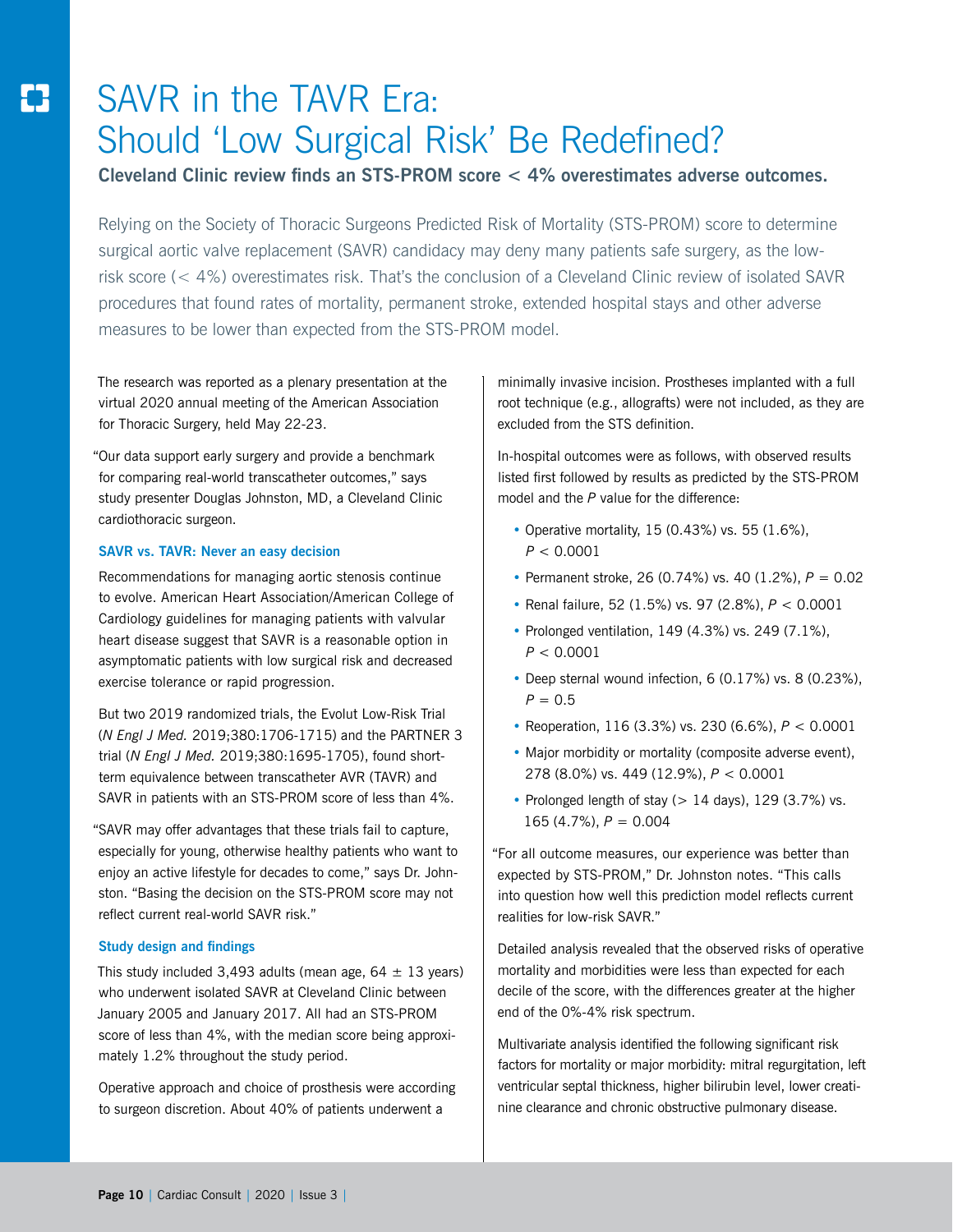

#### **Figure.** Temporal trend of observed and predicted STS major morbidity or mortality after SAVR.

Reprinted from Johnston D, et al., "Redefining 'Low Risk': Outcomes of SAVR in Low Risk Patients in the TAVR Era," plenary presentation at the virtual annual meeting of the American Association for Thoracic Surgery (AATS), May 22-23, 2020, with permission from AATS.

Earlier date of surgery was also an identified risk factor, reflecting the length of the study period, during which surgical techniques improved. In the first years of the study, expected and observed outcomes were closely correlated; however, observed morbidity and mortality declined dramatically while predicted risk did not (Figure). Observed mortality was zero in the last four years of the study period.

Long-term survival of patients compared favorably with U.S. census-matched controls. Freedom from reoperation was 95% at seven years.

#### **Conclusion: Early SAVR safe for low-risk patients**

Dr. Johnston highlights the following key takeaways from this study:

- **STS-PROM score overestimates risk in contemporary practice.** For patients with a score less than 4%, SAVR was found to be associated with extremely low risk. Dr. Johnston says the surgical community's ability to evaluate risk is continually evolving. "We need an agile, real-time quality assessment of SAVR practice that accounts for ongoing improvements in techniques and technology," he says, noting that differences between observed and predicted mortality and complication rates are increasing with time.
- **Data support early surgery for aortic stenosis in patients with an STS-PROM score < 4%.** "SAVR can be considered for patients who may not reach classic criteria for intervention but who want to maintain an active lifestyle or have careers that demand it," he observes. Early SAVR can also help prevent poor outcomes from delayed surgery, especially as left ventricular hypertrophy was identified as a risk factor. "New strain imaging models may one day contribute to better decisions regarding timing of surgery in asymptomatic patients," Dr. Johnston adds.

• **Patient selection and institutional factors matter.** Because this study reflects the experience of a single high-volume institution, outcomes may not be widely applicable. Also, the Cleveland Clinic population tended to be younger than participants in the PARTNER 3 trial, and some comorbidities differed that also may have lowered risk.

"Our intention was not to pit SAVR versus TAVR but to recognize that risk is a moving target as technologies advance," Dr. Johnston observes. "Our study reassured us that for asymptomatic patients with aortic stenosis, SAVR remains a reasonable intervention with an excellent long-term outcome."

In comparing outcomes between SAVR and TAVR in the trials of low-risk patients, Lars Svensson, MD, PhD, Chair of Cleveland Clinic's Heart, Vascular & Thoracic Institute, points out that 26% of SAVR patients in the PARTNER 3 trial underwent an additional cardiac operation, mostly coronary artery bypass. "Thus, the PARTNER 3 data comparing TAVR with SAVR should be interpreted with caution," he says. "Furthermore, more recent data reported from the PARTNER trials show a concerning increase in strokes and death in the TAVR research arms when compared with SAVR. Hence, we advocate SAVR at Cleveland Clinic in low-risk patients based on our results, particularly for patients younger than age 65 and for patients with a bicuspid valve, an aorta larger than 4.5 cm, or concomitant problems such as coronary disease, other diseased valves (such as the mitral valve) or other cardiac problems." ■

**Contact Dr. Johnston at 216.444.5613 and Dr. Svensson at 216.444.6962.**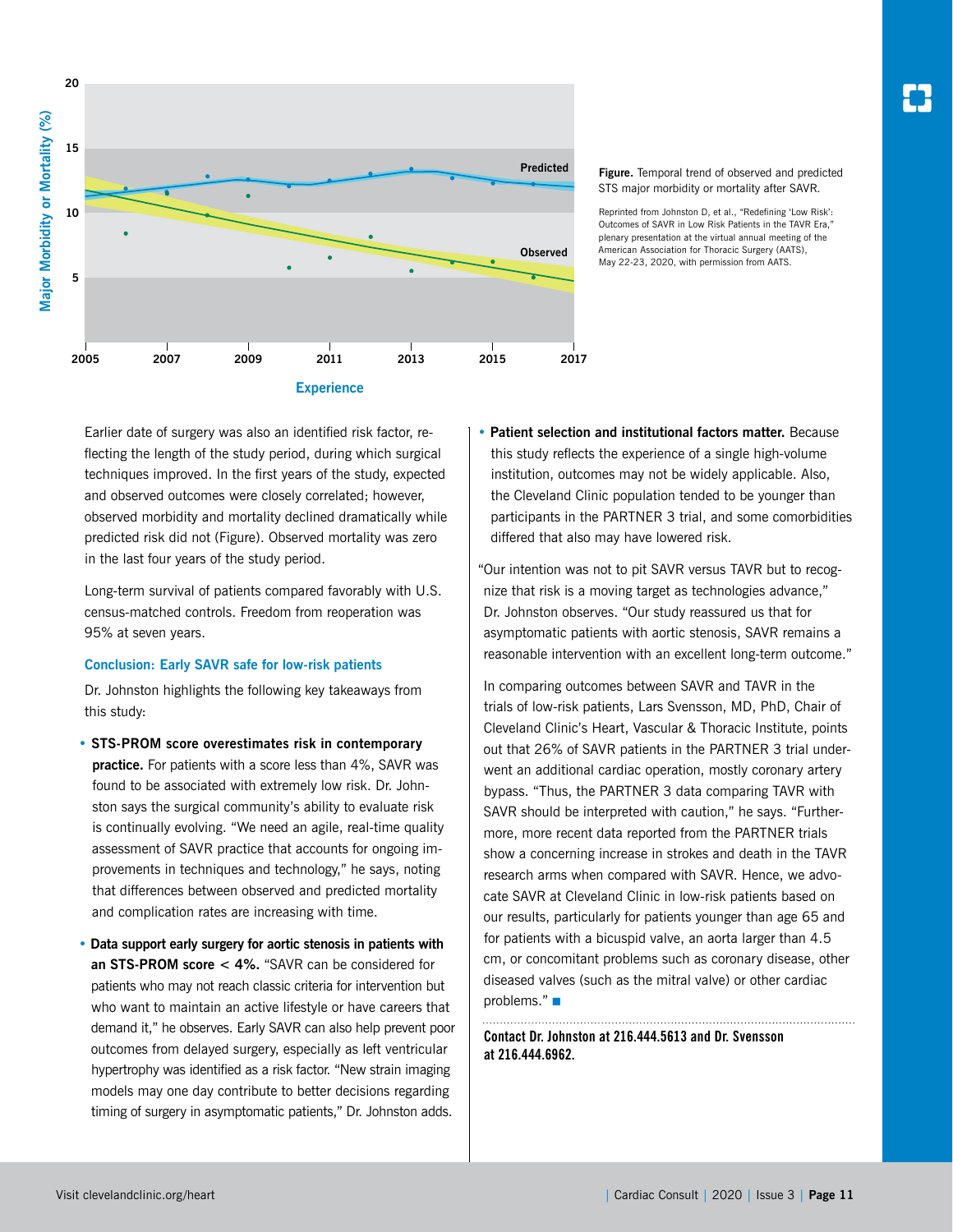# Guideline Update on Primary CVD Prevention in Women Takes on Conventional and Sex-Specific Risks

Hypertensive disorders of pregnancy and gestational diabetes mellitus (DM) put women at elevated risk for cardiovascular disease (CVD) later in life, and early primary prevention to address these and other conditions unique to women can improve eventual outcomes. So contends a new *Journal of the American College of Cardiology (JACC)* State-of-the-Art Review (2020;75:2602-2618) summarizing updated recommendations for the primary prevention of CVD in women.



The document, developed by the ACC's Cardiovascular Disease in Women Committee, is an update to a 2011 guideline update on the topic from the American Heart Association (AHA), which covered only conventional CVD risk factors.

"A plethora of evidence pertaining to women's cardiovascular risk has emerged in the past decade, enabling *JACC* to issue the first comprehensive guideline detailing women's unique risk factors with recommendations for primary prevention," says lead and corresponding author Leslie Cho, MD, Director of the Women's Cardiovascular Center and Co-Section Head of Preventive Cardiology and Rehabilitation at Cleveland Clinic.

In addition to covering risks specific to women, the new update discusses traditional CVD risk factors, with an emphasis on distinct manifestations and treatment responses in women. Multiple tables and figures concisely summarize key points and management strategies.

#### **Risk factors particular to women**

The review discusses — and provides treatment recommendations for — the following disorders that are unique to or likelier to occur in women:

**• Pregnancy-related disorders.** Hypertensive disorders of pregnancy, gestational DM, preterm birth, pregnancy loss and having a baby with low birthweight for gestational age are associated with developing later CVD. This is especially significant when such complications occur in younger pregnant women, at an age before conventional CVD risk factors usually manifest. "At Cleveland Clinic, pregnant women who have preeclampsia or diabetes in pregnancy are automatically flagged for follow-up in the electronic medical record," says Dr. Cho, shown at left. "This provides the opportunity to conduct a thorough risk assessment and counsel women on lifestyle choices."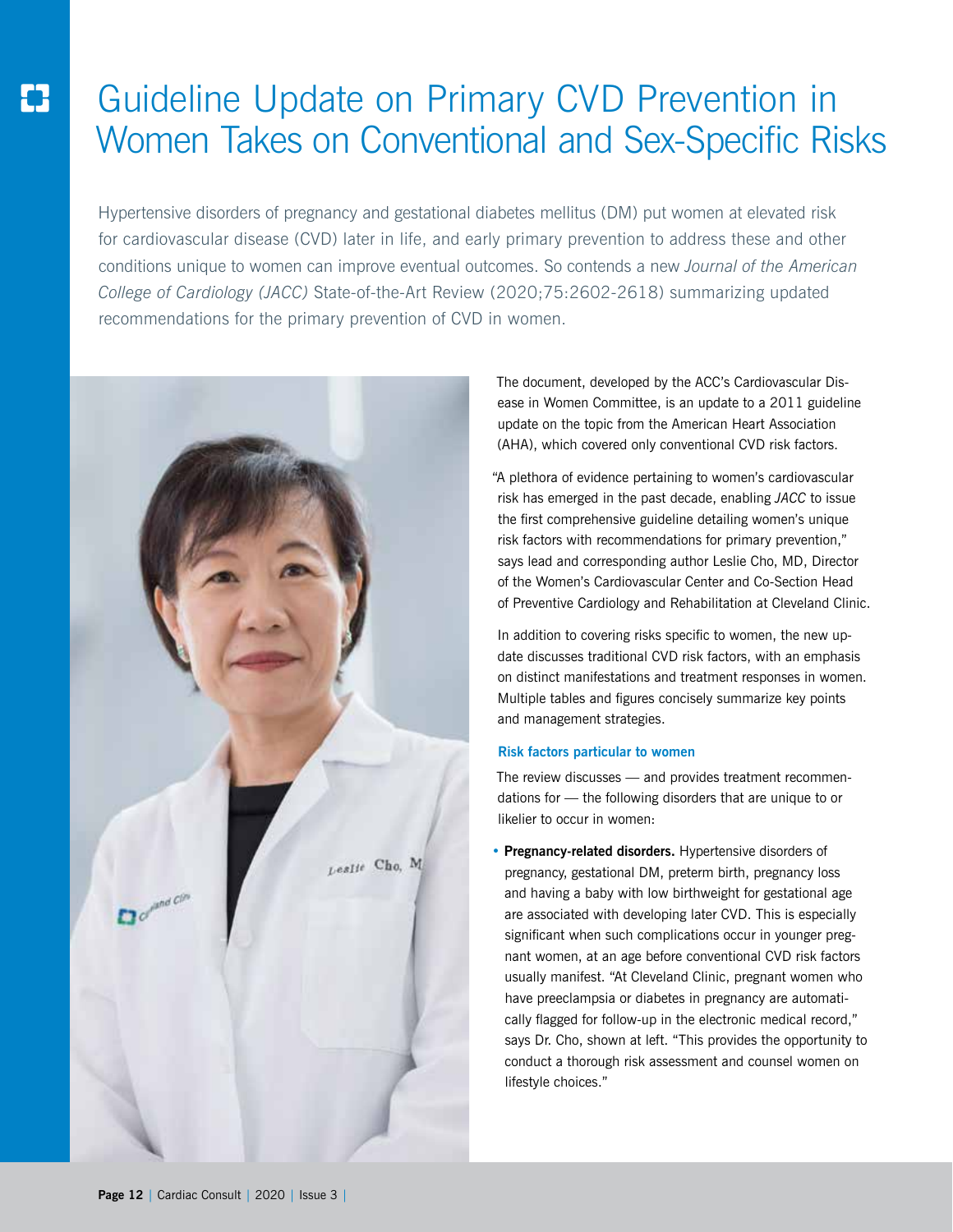"Many of the conditions unique to women arise decades before cardiovascular disease manifests itself. This creates a huge window of opportunity to take proactive measures that can make a real difference in outcomes." – Leslie Cho, MD

- **• Polycystic ovarian syndrome.** Women with this condition are prone to developing metabolic syndrome, which contributes to endothelial dysfunction and subclinical atherosclerosis. Menstrual irregularities should be treated, and metformin is recommended for insulin resistance. Women should be monitored every six to 12 months for weight changes, blood pressure, and fasting lipid and blood sugar levels.
- **• Autoimmune and inflammatory conditions.** Women are more likely to have diseases such as systemic lupus erythematosus and rheumatoid arthritis, which are associated with accelerated atherosclerosis and coronary vascular dysfunction. "Eighty percent of patients who have autoimmune disease are women, and they need aggressive risk factor modification," notes Dr. Cho.

"Many of the conditions unique to women arise decades before cardiovascular disease manifests itself," she adds. "This creates a huge window of opportunity to take proactive measures that can make a real difference in outcomes."

#### **Traditional risks: How women differ**

The updated guideline also examines how the following traditional CVD risk factors affect women in different ways than men:

- **• Hypertension.** Obesity is the most significant risk factor for developing hypertension among women. Dr. Cho notes that thiazide diuretics may be an ideal antihypertensive medication choice for women with osteoporosis because these drugs reduce calcium excretion and thereby lower osteoporotic fracture risk.
- **• Blood cholesterol.** No sex-specific guidelines exist for managing hyperlipidemia with statins, but statins' role for women has been controversial, and women are less likely to receive guideline-recommended therapy. Since the 2011 AHA guideline update, two large meta-analyses that included over 40,000 women demonstrated that statin

therapy offers similar benefit to men and women for both primary and secondary prevention, and for all levels of risk in primary prevention. The new *JACC* review includes tables on statin recommendations for women for primary and secondary prevention and during pregnancy.

**• Diabetes mellitus.** Whereas rates of type 2 DM are higher in girls than in boys, once midlife arrives, incidence rates in men exceed those in women. Rates are similar between the sexes in later life. "Diabetes nearly cancels the gender gap between men and women in development of cardiovascular disease," says Dr. Cho. "Especially for women who develop the disease early, there is longer exposure to insulin resistance and its attendant harms." She emphasizes that the increased CVD risk associated with DM requires aggressive risk factor reduction, but studies consistently show DM to be underdiagnosed and undertreated in women, resulting in poorer control of traditional risk factors. The review provides a table of DM risk management and treatment goals, and it notes two gender differences in responses to medications: (1) glucagon-like peptide-1 receptor agonists provide better glycemic control in men, although women tend to benefit from greater weight loss; (2) thiazolidinedione medications control blood sugar better in obese women.

#### **Personalized treatment for better outcomes**

The new guideline update also covers anticoagulation therapy for atrial fibrillation, aspirin therapy, perimenopausal hormone therapy and psychosocial issues.

"Cardiovascular disease is preventable in 90% of cases," concludes Dr. Cho. "Tailoring management with a knowledge of important gender differences helps providers optimize patient care." ■

**Contact Dr. Cho at 216.445.6320.**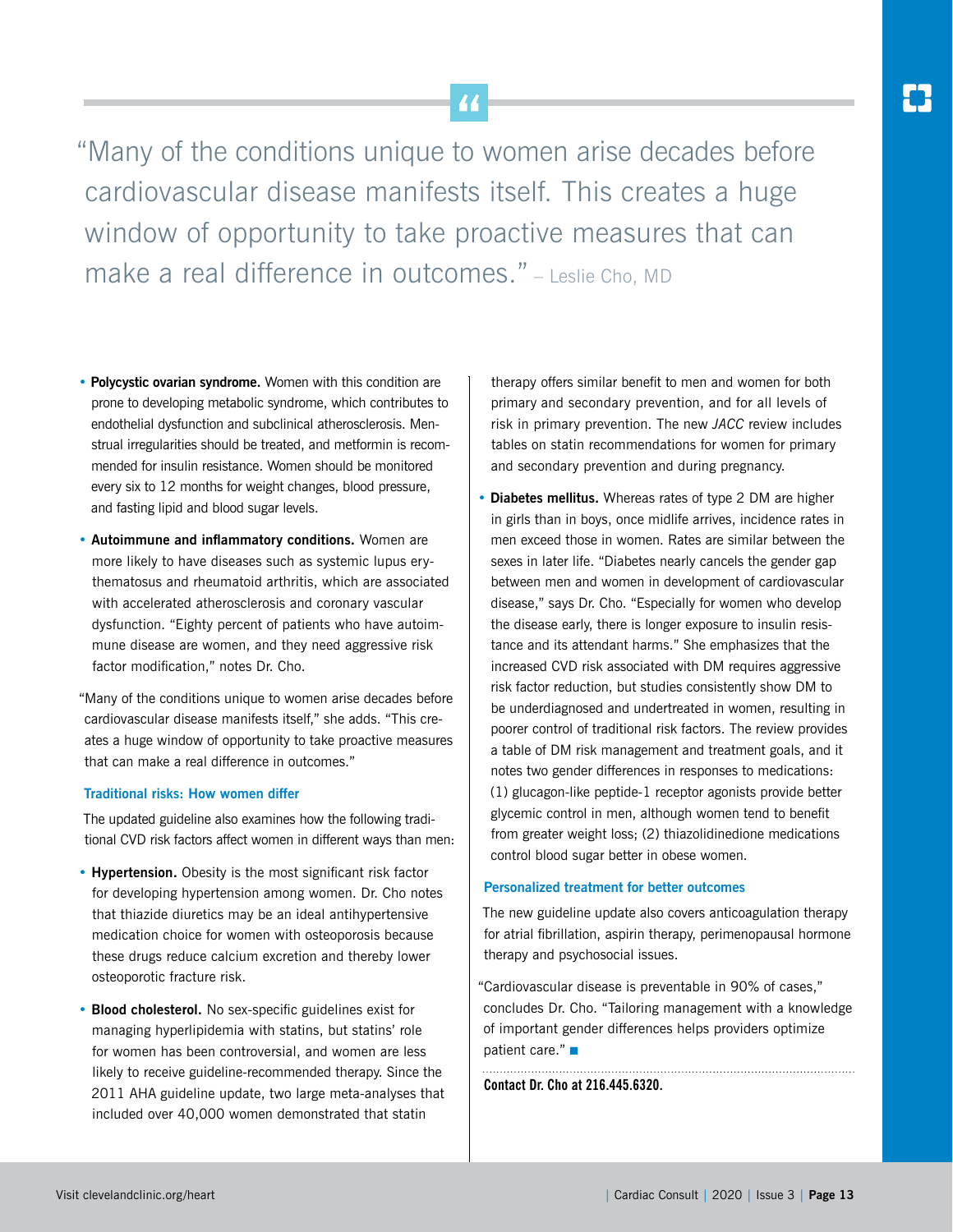# A Longtime Alliance Partner Sees Benefits From Collaboration on Clinical Projects and Beyond

**Initiatives cover everything from STS performance metrics to facility renovations.**

Since the inception of the alliance between MedStar Union Memorial Hospital (MUMH) and Cleveland Clinic's Miller Family Heart, Vascular & Thoracic Institute in 2013, the Baltimore-based hospital has undertaken numerous collaborative endeavors related to quality improvement and strategy implementation. Focus areas have included increasing productivity and efficiency, improving workforce utilization and implementing cost containment strategies. Additionally, MUMH has embarked on a journey with Cleveland Clinic to improve the overall quality of care it delivers to its local community.

This article profiles two initiatives carried out under the MUMH-Cleveland Clinic alliance, each demonstrating how the collaboration supports MUMH's strategic goals and dedication to continuously enhancing patient safety.

#### **Putting a check on prolonged ventilation rates**

Appropriate ventilator weaning and extubation following cardiac surgery decreases the risk for postoperative complications. Accordingly, risk-adjusted postoperative prolonged intubation (prolonged ventilation) is an established performance metric in the Society of Thoracic Surgeons (STS) Adult Cardiac Surgery Database. The metric represents the percentage of patients undergoing cardiac surgery who require intubation for more than 24 hours after exiting the OR. Upon initial assessment by Cleveland Clinic, MUMH's prolonged ventilation rates were above national benchmarks and not consistent with MUMH's strict standards for quality care.

To improve this metric, MUMH enlisted Cleveland Clinic postoperative clinical consultants to do the following:

- Evaluate MUMH workflows for weaning patients from post-cardiac surgery mechanical ventilation
- Assess its care team's knowledge of how prolonged ventilation is defined by the STS
- Review its STS registry data to identify opportunities for avoiding prolonged ventilation and thereby improve performance on this metric

Through monthly work plan calls, annual on-site evaluations of postoperative care and quarterly STS data analysis, a continuous improvement plan was developed and implemented by MUMH in collaboration with Cleveland Clinic consultants. In addition to addressing issues such as handoff communications and education of the postoperative care team, MUMH





**Figure.** Rates of prolonged ventilation over time for MUMH patients undergoing all categories of cardiac surgery (coronary artery bypass grafting [CABG], valve, combined valve/CABG, other).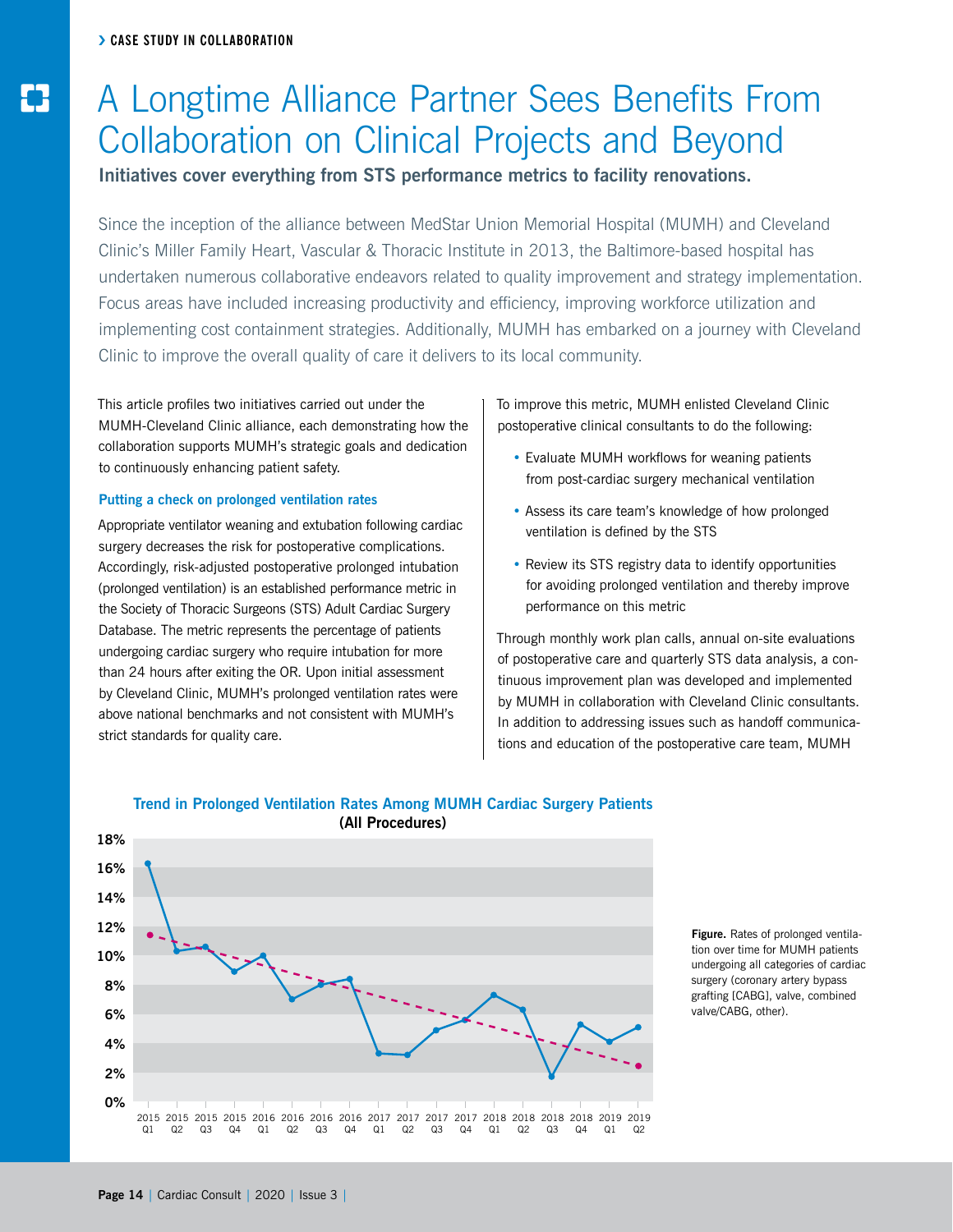

revised multidisciplinary rounding practices. It also instituted real-time tracking of the prolonged ventilation metric to identify the primary reason(s) for failure to reach targets and to trend metric data over time.

The postoperative care team successfully modified their process for handoff communication between the OR and ICU teams to ensure discussion of mechanical ventilation weaning and extubation expectations as well as extubation-time goals, using guidance from existing respiratory therapy protocols. The formats of daily multidisciplinary rounds and nurse-to-nurse handoff reports were modified to raise awareness of how much time remained before a patient would exceed 24 hours of intubation and to prompt development of a patient-specific plan for liberation from mechanical ventilation if appropriate.

Implementation of these recommended practices and real-time data tracking was associated with a 69% relative improvement in rates of prolonged ventilation among patients undergoing any cardiac surgery procedure, from 16.3% at the start of the initiative in Q1 2015 to 5.1% in Q2 2019 (Figure).

"Our team enjoys working with the Cleveland Clinic group," says Cheryl Lunnen, Vice President, MedStar Heart & Vascular Institute at MUMH. "They are clinicians who understand real operational issues experienced by the staff, and together we come up with working solutions. Decreasing the extubation rate is just one example."

#### **Sharing deep experience in EP lab renovation**

In the autumn of 2018, the MUMH cardiovascular medicine administrative team started reviewing plans to renovate and update two of their electrophysiology (EP) labs. For help, they

looked to Cleveland Clinic's Section of Cardiac Electrophysiology and Pacing to review their blueprints and equipment list prior to the renovation. In the past 10 years, Cleveland Clinic has renovated six of the eight EP labs on its main campus, so the MUMH team welcomed the opportunity to tap their recent experience. Through emails and conference calls, key insights and recommendations were provided on the renovation plans and equipment needs of the new laboratories. Specific recommendations were wide-ranging, addressing issues such as fluoroscopy software, surgical lighting packages and placement, boom placement and mapping equipment software.

The MUMH team found the recommendations extremely helpful and reported that they reduced MUMH's construction and equipment costs. "Working with Cleveland Clinic allowed us to create EP labs that were completely redesigned from the originals," says MUMH's Lunnen. "Because we had their expertise, minimal changes were necessary in construction and we now have labs that will take us into the future" (see photo of one of the renovated labs at left).

#### **Partnering on clinical projects and more**

"These initiatives are examples of the many projects completed over the past seven years by MUMH and Cleveland Clinic's Heart, Vascular & Thoracic Institute (HVTI) Strategic Operations Affiliate/Alliance Team," says Suma Thomas, MD, MBA, Vice Chair, HVTI Strategic Operations. "We are engaged in a collaborative partnership that approaches complex issues in a transparent and efficient manner. Whether working on clinical or nonclinical projects, the affiliate/alliance relationship enables hospital teams to use their resources and past experiences to facilitate change and provide superior patient care."

"Using industry-proven continuous improvement techniques such as Lean Six Sigma, our team of consultants leverages their deep knowledge and experience to provide alliance hospitals like MUMH with well-rounded recommendations in a variety of areas," adds Edward Soltesz, MD, MPH, Director of Cardiac Surgery Affiliate and Alliance Programs. "These detailed insights yield actionable efforts to drive down cost while improving quality, patient flow and overall service line excellence." ■

**For information on affiliation and alliance opportunities with Cleveland Clinic's Heart, Vascular & Thoracic Institute, visit clevelandclinic.org/ heartaffiliates or email HVI\_Strategic\_Operations@ccf.org.**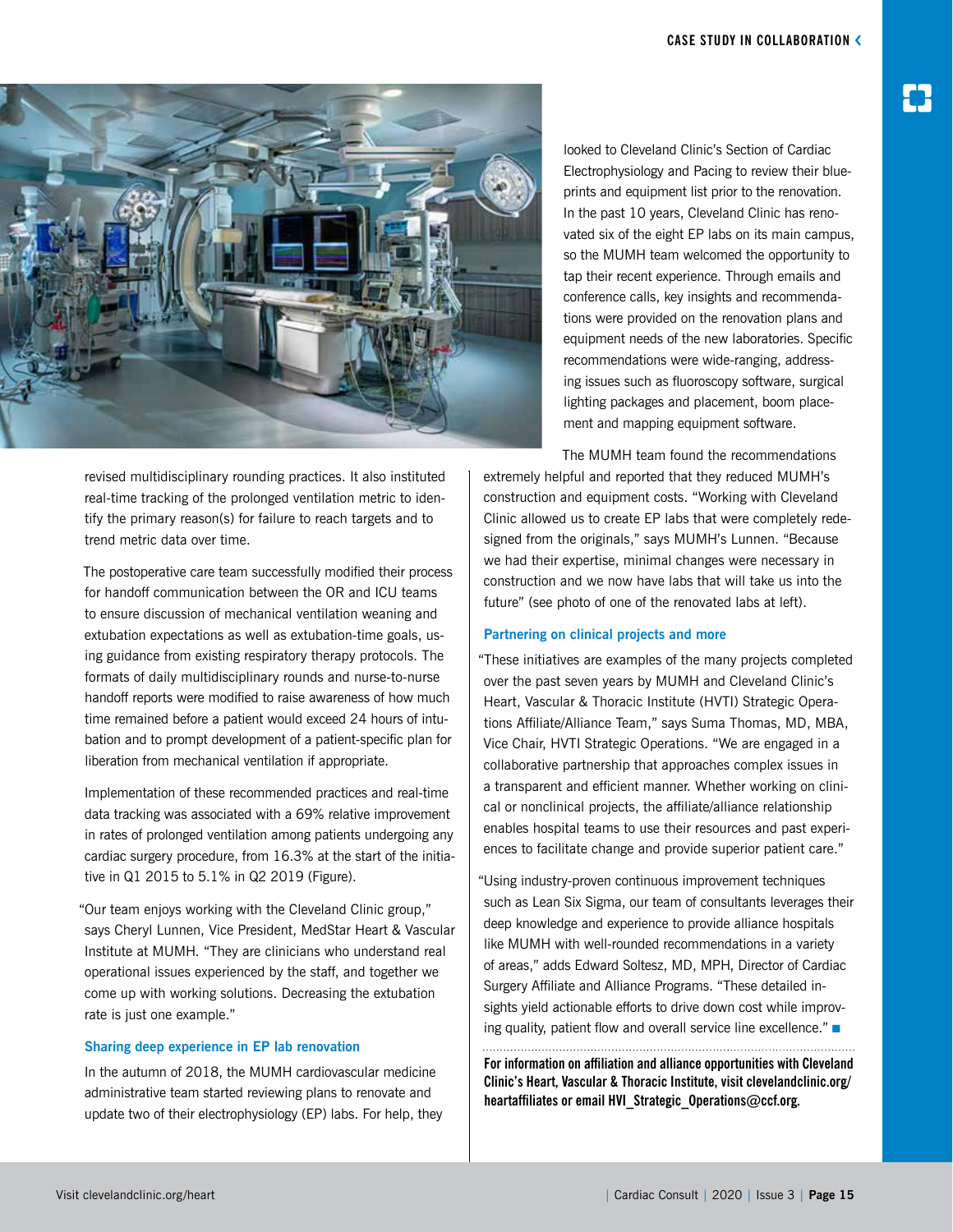## Drain Placement After Carotid Endarterectomy:

**It Doesn't Curb Complications and Actually Prolongs Hospital Stay**

Drain placement following carotid endarterectomy (CEA) does not lower rates of perioperative death, stroke or return to the operating room (OR) for bleeding but is instead associated with prolonged hospital stay. So finds an analysis from the Society for Vascular Surgery's Vascular Quality Initiative (VQI) of nearly 48,000 patients who underwent CEA with or without drain placement. The study was published in the *Journal of Vascular Surgery* (2020;72:204-208).

"The results of this study have altered the way we view drains for CEA at Cleveland Clinic," says the article's lead and corresponding author, Christopher Smolock, MD, a Cleveland Clinic vascular surgeon. "I have switched from always placing a drain following carotid endarterectomy to rarely doing so."

#### **A common but unstudied practice**

At many institutions, drains have been considered necessary after CEA to reduce hematoma formation and complications. As the study authors note, every surgeon has his or her own policy about placing them: Some do so routinely, some never do and others do so depending on circumstances. Despite the fact that drain placement after CEA is a common practice, no evidence supports its use.

#### **Study design and results**

Dr. Smolock and colleagues from Cleveland Clinic searched the VQI registry to identify all patients who underwent CEA from 2011 to 2015. Of 47,752 patients identified, 19,425 (40.7%) had a drain placed and 28,327 (59.3%) did not.

Drain placement after CEA did not prevent the following two primary outcomes:

- Return to the OR for bleeding, which occurred in 0.83% of patients with no drain placement versus 1.0% of those with drain placement  $(P = 0.024$  in favor of no drain placement)
- Postoperative wound infection, which occurred in 0.1% of patients with no drain placement versus 0.07% of those with drain placement  $(P = 0.42)$

Moreover, hospital length of stay was found to be longer in patients with drain placement compared with no drain placement (2.4 ± 9.4 days vs. 2.1 ± 9.0 days; *P* < 0.001).

In addition, among patients who returned to the OR for bleeding, drain placement did not significantly affect rates of stroke, 30-day mortality, or combined mortality or stroke



at 30 days, all of which were numerically lower among patients who did not undergo drain placement.

Across the overall cohort, the following factors were found to be significant predictors of returning to the OR for bleeding:

- Drain placement  $(P = 0.024)$
- Chronic obstructive pulmonary disease  $(P = 0.024)$
- Preoperative anticoagulant use (*P* < 0.001)
- Reexploration of the carotid artery after closure (*P* < 0.001)
- Preoperative P2Y12 antagonist use (*P* < 0.001)
- Absence of protamine use (*P* < 0.001)

The last three factors above — reexploration of the artery, preoperative P2Y12 antagonist use and lack of protamine use — were predictors of return to the OR for bleeding specifically among the subset of patients with drain placement.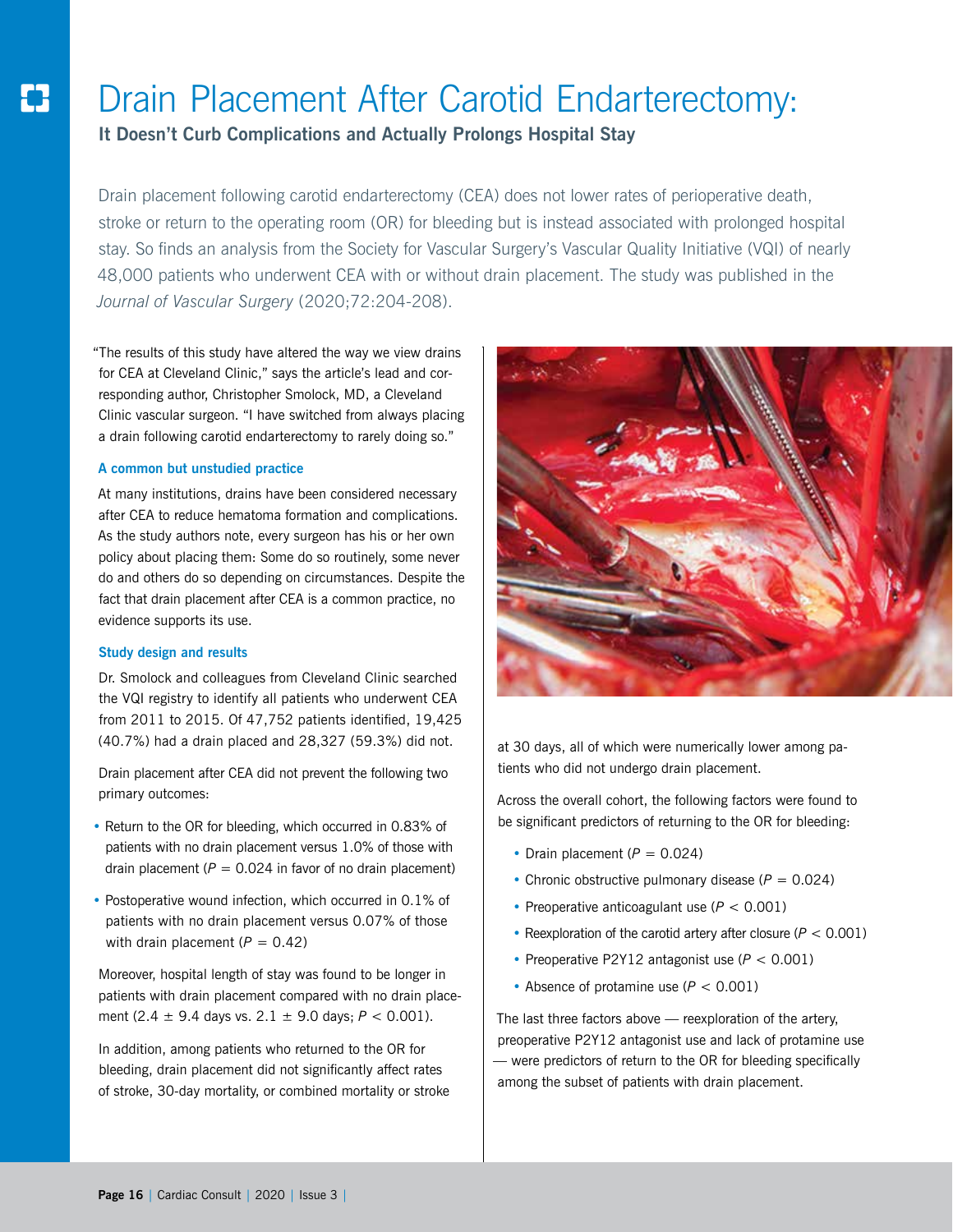"Selective drain placement has played a part in creating a care pathway for shortened length of stay. We have reduced this length of stay from an average of 2.5 days to 1 day." – Christopher Smolock, MD

#### **Baseline differences didn't change outcomes**

Patients in the two study arms differed in some baseline and intraoperative factors. Those with drain placement were significantly more likely than those without to be male, to be taking a preoperative P2Y12 antagonist, to have had prior CEA or carotid artery stenting, to undergo a concomitant coronary artery bypass graft or other arterial procedure, to receive dextran, and to not receive protamine (*P* < 0.001 for each factor). Despite these differences, the major study findings remained unchanged after analysis of similarly matched patients.

#### **CEA is a procedure with rare but high-risk consequences**

Dr. Smolock notes that while bleeding events that required a return to the OR occurred in less than 1% of study patients, the potential consequences — i.e., stroke and death — can be devastating.

"Various strategies have been tried to reduce the chance that a patient will need to return to the OR, but many of these strategies have no evidence to back them up," he says.

Although complication rates are low for drain placement, he adds, patient comfort and satisfaction — reflected in shorter hospital stays — are also important to consider.

#### **Practice-changing findings**

According to Dr. Smolock, this study emphasizes that drains are not a substitute for hemostasis prior to operative closure. In the past few years, Cleveland Clinic surgeons have more selectively placed drains after CEA, especially for reoperations and after complex operations involving an elevated risk of bleeding or other fluid leakage. "Selective drain placement has played a part in creating a care pathway for shortened length of stay," Dr. Smolock notes. "We have reduced this length of stay from an average of 2.5 days to 1 day."

#### **Further research into CEA practice**

He adds that a Cleveland Clinic research team is now evaluating the optimal timing of CEA within the treatment course for carotid artery stenosis and whether CEA might perhaps not be needed in some cases in which it is currently performed. The investigators will compare outcomes data from Cleveland Clinic patients with de-identified outcomes from other centers using the VQI registry.

"This study shows it's worthwhile to examine practices that have become entrenched as standard of care based on good intentions rather than data," observes Sean Lyden, MD, Chair of Vascular Surgery at Cleveland Clinic. "In the absence of data, it's never a mistake to ask good research questions." ■

**Contact Dr. Smolock at 216.445.4787 and Dr. Lyden at 216.444.3581.**

"This study shows it's worthwhile to examine practices that have become entrenched as standard of care based on good intentions rather than data." – Sean Lyden, MD

44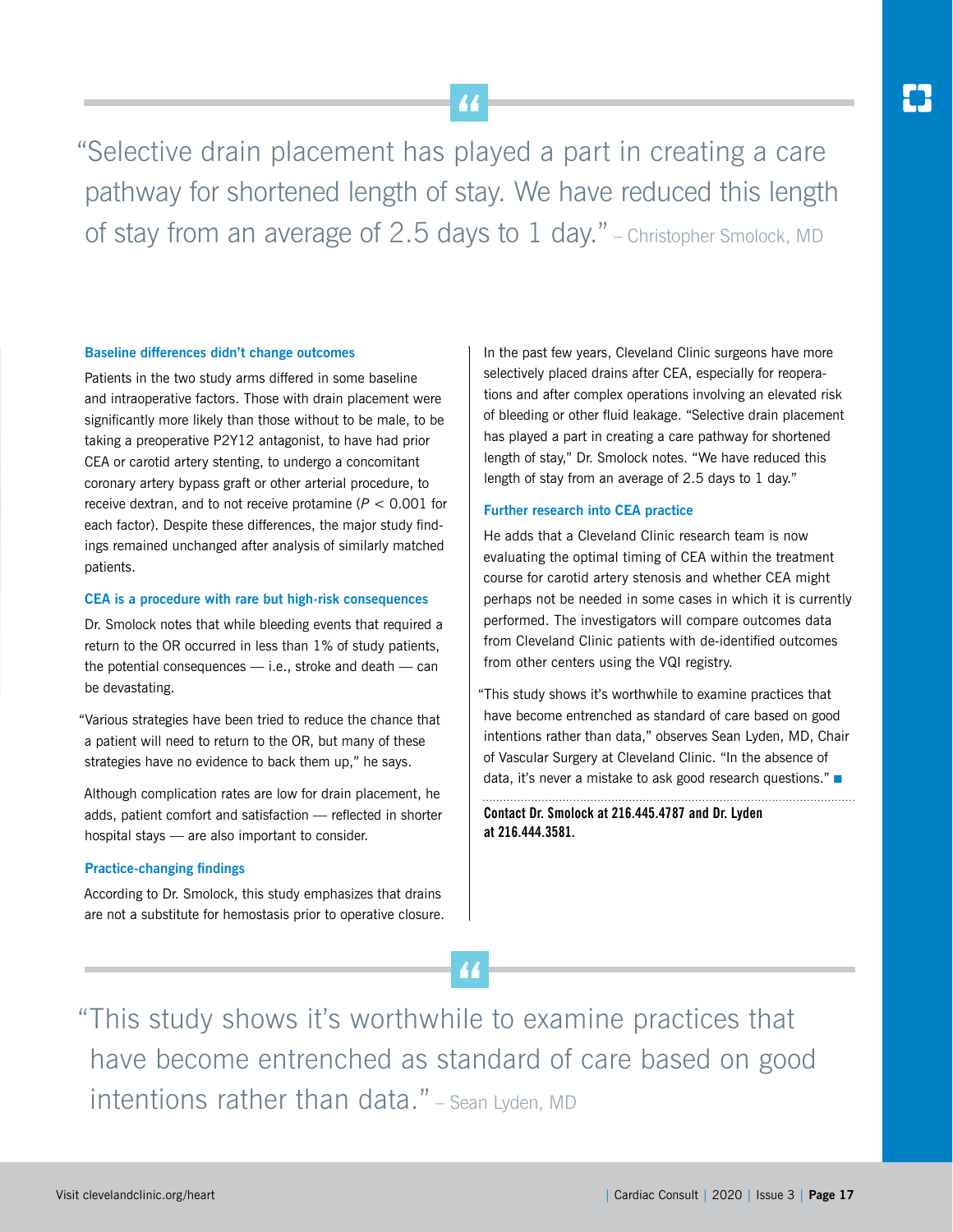# › **CME PREVIEW**

# Mastering the Mitral Valve: A Popular Course Goes Virtual This December

#### **Mastering the Mitral Valve: A Case-Based Approach (Virtual Course)**

**Livestreamed Fri.-Sat., Dec. 4-5, 2020** (complimentary registration) Register at ccfcme.org/mitralmasters

For the past few years, New York-area physicians have had convenient access to well-received Cleveland Clinic CME courses on heart valve care held in central Manhattan over a Friday and Saturday in early December. While the in-person version of the 2020 installment of that series, "Mastering the Mitral Valve: A Case-Based Approach," has been canceled due to the pandemic, the course is still very much alive and will be available to a larger audience than ever via livestream with complimentary registration.

"The silver lining of having to forgo the in-person offering of this popular course is that we can now extend its reach to many more physicians and other providers around the world — and with no registration fee," says course co-director A. Marc Gillinov, MD, Chair of Thoracic and Cardiovascular Surgery at Cleveland Clinic.

#### **Briskly paced, highly case-based**

Across a full day on Friday, Dec. 4, and the morning of Saturday, Dec. 5, 18 mitral valve experts from Cleveland Clinic and several other leading U.S. institutions will bring participants fully up to speed on contemporary management of mitral valve disease.

The livestreamed course is briskly paced — nearly all presentations are in focused 15-minute segments — and decidedly case-based. In fact, two of the six broad topical sessions are devoted solely to complex cases. Three of the other four sessions — on basic to advanced imaging, surgery and surgical decisionmaking, and new insights into mitral valve disease pathophysiology — feature a generous offering of cases throughout to guide real-world application of the latest evidence and advances. An additional session covering transcatheter mitral valve repair and replacement is less case-based but is rich with updates on new technologies and ongoing clinical trials.

"This program is designed to provide a practical, highly casebased approach to both the fundamentals of mitral valve disease care and cutting-edge approaches," says course co-director Milind Desai, MD, Director of Operations in

Cleveland Clinic's Department of Cardiovascular Medicine. "We will focus on applying recent insights to specific patient populations and treatment dilemmas."

A sampling of presentation titles gives a glimpse of the course's practicality:

- How to Use Hemodynamic Measurements in Management of Patients with Mitral Regurgitation (MR)
- Irreparable Mitral Valve: Which Prosthesis to Choose?
- Intraoperative Imaging and Decision-Making in the OR: Problems to Recognize
- Surgical Treatment of Ischemic MR: Repair or Replace?
- Patient Selection for MitraClip in Heart Failure with Functional MR: Using the COAPT Criteria

#### **Attention to collaboration, special topics**

"Another focus is defining the role of transcatheter and surgical therapies, with an emphasis on the collaborative nature of these procedures across many cardiovascular disciplines," notes course co-director Samir Kapadia, MD, Cleveland Clinic's Chair of Cardiovascular Medicine. Updates will be provided on topics such as valve-in-valve/valve-in-ring procedures and appropriate patients for new trials of transcatheter mitral valve replacement, often from experts leading the trials or pioneering the techniques discussed.

The course's comprehensive nature allows for exploration of many special topics in relation to mitral valve disease, including anticoagulation, concomitant tricuspid valve disease, strategies to address atrial fibrillation during mitral valve surgery, radiation-related disease and reoperative mitral valve surgery, among others.

"Attendees of our past December courses in New York on mastering aortic and mitral valve disease can expect the same mix of expert updates, illuminating case studies and spirited panel discussions from this year's livestream offering," says course co-director Lars Svensson, MD, PhD, Chair of Cleveland Clinic's Heart, Vascular & Thoracic Institute. "Despite the circumstances for needing to go virtual, we are excited to be offering this year's course to many more colleagues who can participate in and learn from it."

This activity has been approved for *AMA PRA Category 1 Credit™*.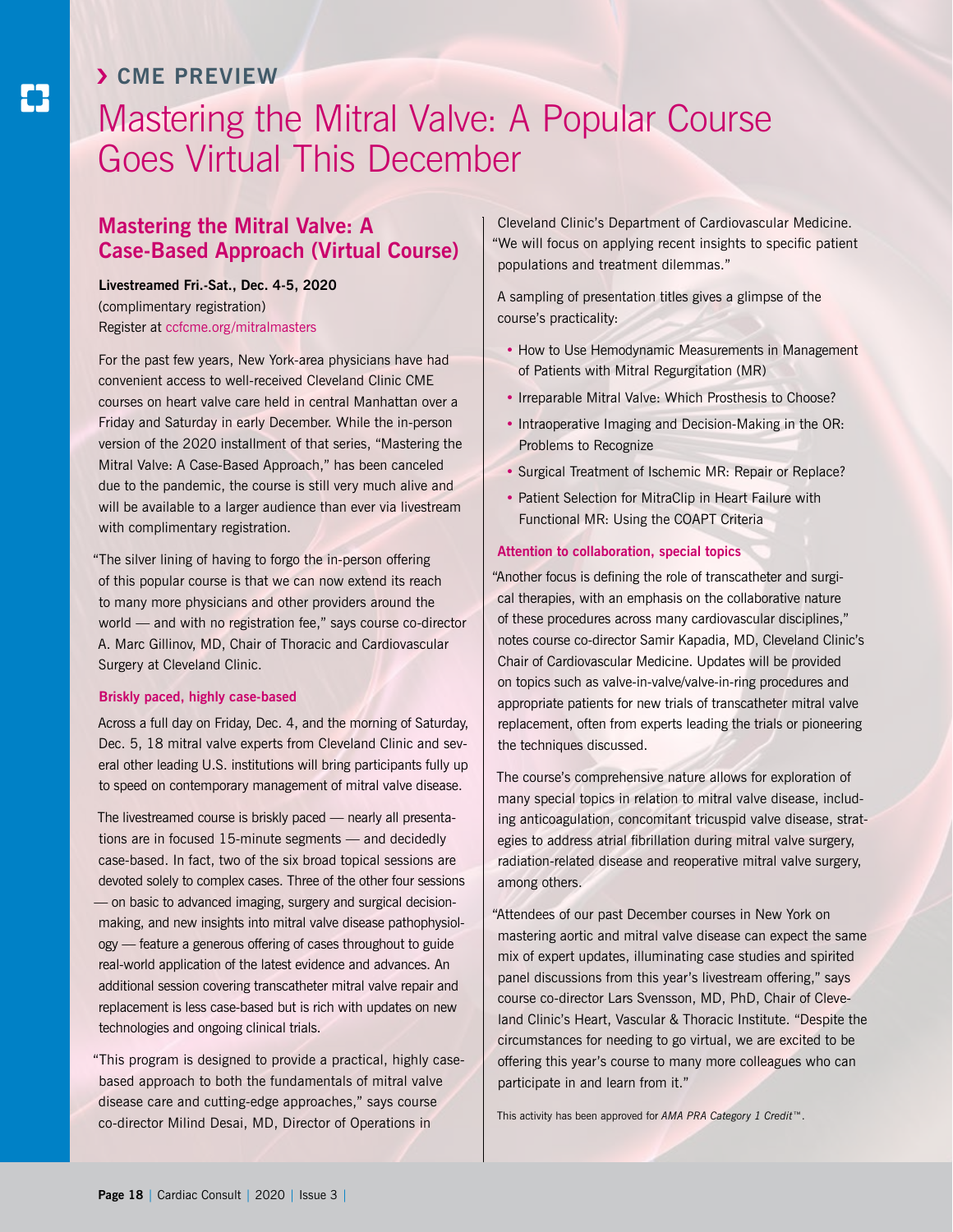# In Case You Missed It

**A sampling of recent studies and publications of note from our Heart, Vascular & Thoracic Institute staff\***

**Kalra A, Reed GW, et al. Incidence of stress cardiomyopathy during the coronavirus disease 2019 pandemic.** *JAMA Network Open.* **Epub July 9, 2020.** 

**Bottom line:** There was a significant increase in stress cardiomyopathy incidence in the early months of the COVID-19 pandemic vs. prepandemic control periods.

**Bakaeen FG, Svensson LG. PCI or CABG for left main coronary artery disease [letter].** *N Engl J Med.* **2020;383:292.** 

**Bottom line:** In the EXCEL trial, the PCI treatment group was homogeneous whereas the CABG group had important variations that should be factored into interpretation of data findings.

**Gillinov M, et al. Dexmedetomidine for reduction of atrial fibrillation and delirium after cardiac surgery (DECADE): a randomized placebo-controlled trial.** *Lancet.* **2020;396:177-185.**

**Bottom line:** Dexmedetomidine infusion did not decrease postoperative atrial arrhythmias or delirium in patients recovering from cardiac surgery.

**Donnellan E, Jaber WA, et al. Prevalence, incidence, and impact on mortality of conduction system disease in transthyretin cardiac amyloidosis.** *Am J Cardiol.*  **2020;128:140-146.**

**Bottom line:** The incidence and prevalence of high-grade atrioventricular block is high in patients with ATTR-CA, which calls for close monitoring for conduction system disease in this setting.

**Lyden SP, et al. Mortality and paclitaxel-coated devices: An individual patient data meta-analysis.** *Circulation.*  **2020;141:1859-1869.**

**Bottom line:** A meta-analysis using individual patient-level data revealed a smaller increased risk of mortality with paclitaxel-coated devices for peripheral artery disease than an initial aggregate-data meta-analysis from 2018.

**Harb S, Jaber WA, et al. Prognostic value of functional capacity in different exercise protocols.** *J Am Heart Assoc.* **2020;9:e01986.**

**Bottom line:** Higher estimated metabolic equivalent (MET) values were reliably associated with reduced mortality in all seven exercise protocols studied, but prognostic value wasn't transferable across different protocols.

**Starling RC, Soltesz EG, et al. Postimplant phosphodiesterase type 5 inhibitors use is associated with lower rates of thrombotic events after left ventricular assist device implantation.**  *J Am Heart Assoc.* **2020;9:e015897.**

**Bottom line:** Postimplant use of PDE-5 inhibitors was associated with fewer thrombotic events and improved survival in LVAD recipients in this INTERMACS registry analysis.

**Anter E, et al. Ablation of reentry-vulnerable zones determined by left ventricular activation from multiple directions: a novel approach for ventricular tachycardia ablation. A multicenter study (PHYSIO-VT).** *Circ Arrhythm Electrophysiol.* **Epub May 6, 2020.**

**Bottom line:** In ablation of scar-related VT, mapping the heart during activation from multiple directions promises to improve clinical outcomes, this single-arm prospective trial suggests.

**Wazni OM, Hussain AA, et al. Catheter ablation in patients with cardiogenic shock and refractory ventricular tachycardia.** *Circ Arrhythm Electrophysiol.* **2020;13:e007669.**

**Bottom line:** Bailout ablation for refractory ventricular arrhythmia in cardiogenic shock allowed successful weaning from mechanical support in a large percentage of patients in this 21-patient case series.

**Kalra A, Kapadia SR, et al. Dual antiplatelet therapy after percutaneous coronary intervention and drug-eluting stents: a systematic review and network meta-analysis.** *Circulation.*  **Epub Aug. 3, 2020.** 

**Bottom line:** Short-term dual antiplatelet therapy (DAPT) followed by P2Y12 inhibitor monotherapy appears to reduce major bleeding after PCI with drug-eluting stents relative to 12-month DAPT, while the latter reduces myocardial infarction at the expense of more bleeding.

\*Space limitations allow listing of only some principal and/or senior Cleveland Clinic authors here. Check out the reference citation for full authorship of publications listed.